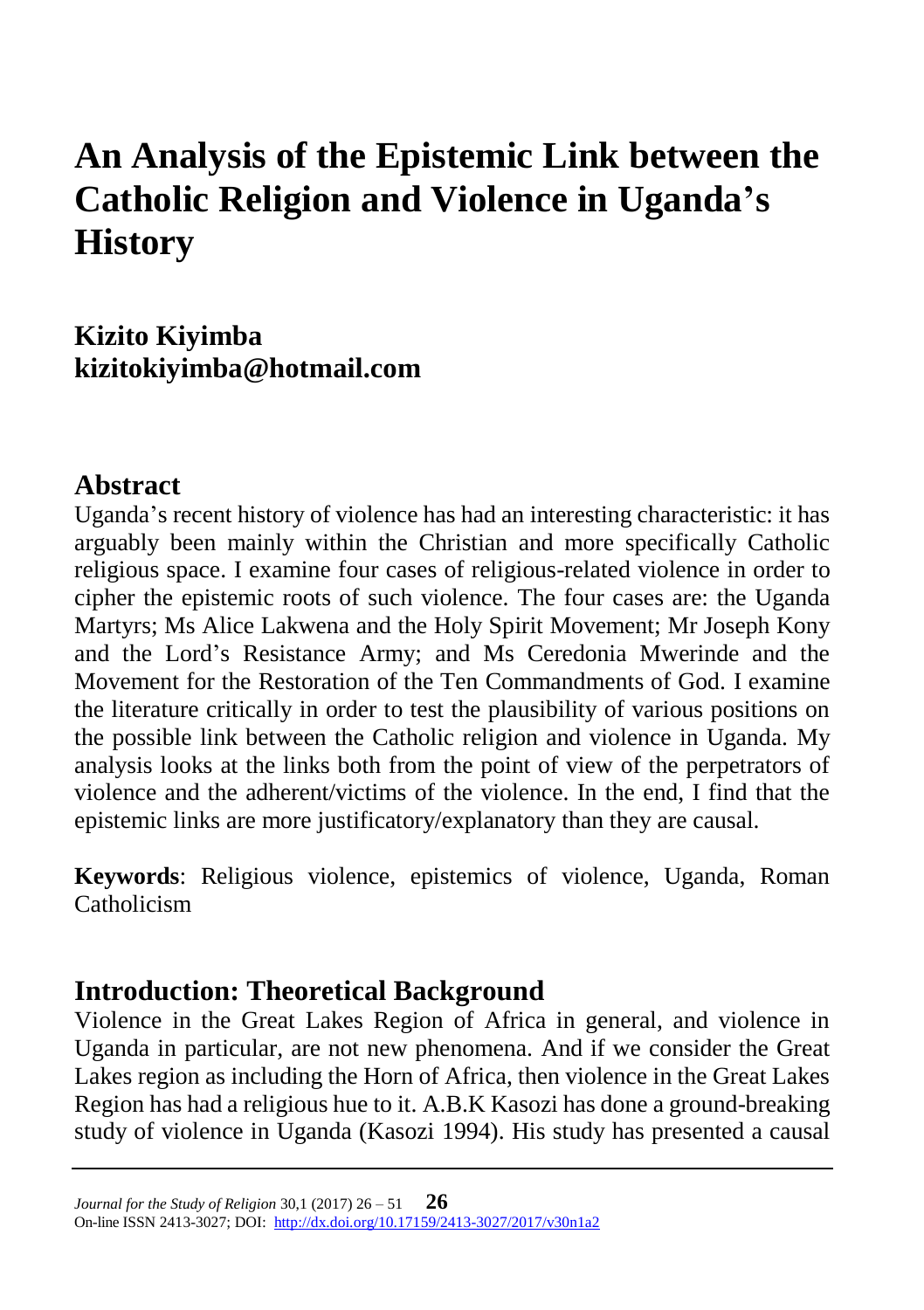structure that explains why Uganda seems to be uniquely violent. I hope to give a new perspective, new in providing an epistemic rather than a causal structure. Kasozi provides a causal structure that helps explain violence across the traditional boundaries between ethnic groups, socioeconomic classes, cultures, power clusters, etc. I single out a different perspective to the continued violence in Uganda. What is new and interesting is that the brand of violence in Uganda has got the value of offering a counterexample to stock beliefs about violence in general, and religious violence in particular. This perspective on violence proposes answers to questions about violence *within* traditional boundaries (intra-ethnic, intra-class, intra-cultural, etc.)

What then is 'religious violence'? In order to arrive at an understanding of 'religious violence', let me define what I mean by 'religion' and what I mean by 'violence'. R.S. Appleby offers a functionalist and thus suitable definition of religion for the purposes of this paper. According to him, religion 'is the human response to a reality perceived as sacred, … [or what] … discloses and celebrates the transcendent source and significance of human existence … [by the use of an] … array of symbolic, moral, and organisational resources' (Appleby 2000: 8). Appleby suggests that the array consists of a creed (consisting of beliefs, values, meanings, myths, doctrines and dogmas), a cult (consisting in prayers, devotions, disciplines and rituals), a code of conduct (specifying moral norms of members) and a confessional community (that carries both personal and social identity with far reaching influence on both the individual and the community of members) (Appleby 2000: 8-9). This definition is suitable for two reasons. First, it enlightens the descriptions of religious activity that I lay out in the narratives. Secondly, because it is not essentialist, it is amenable to a diversity of expression, even within the same one religious grouping, in this case the Roman Catholic grouping.

I adopt the definition of 'violence' from J.R. Hall and M.R. Jackman. Thus far, violence encompasses 'actions that inflict, threaten or cause corporal, written or verbal injury' (Hall 2013: 364). While most of the violence I describe in the narratives ends up being physical, this definition is useful in the sense that it opens up discussion to a wider range of forms of violence and together with that, a wider range of victims and perpetrators of violence. As a synthesis, therefore, any form of action that befits violent action, committed in the perspective of any form of religion as defined here, would constitute 'religious violence'.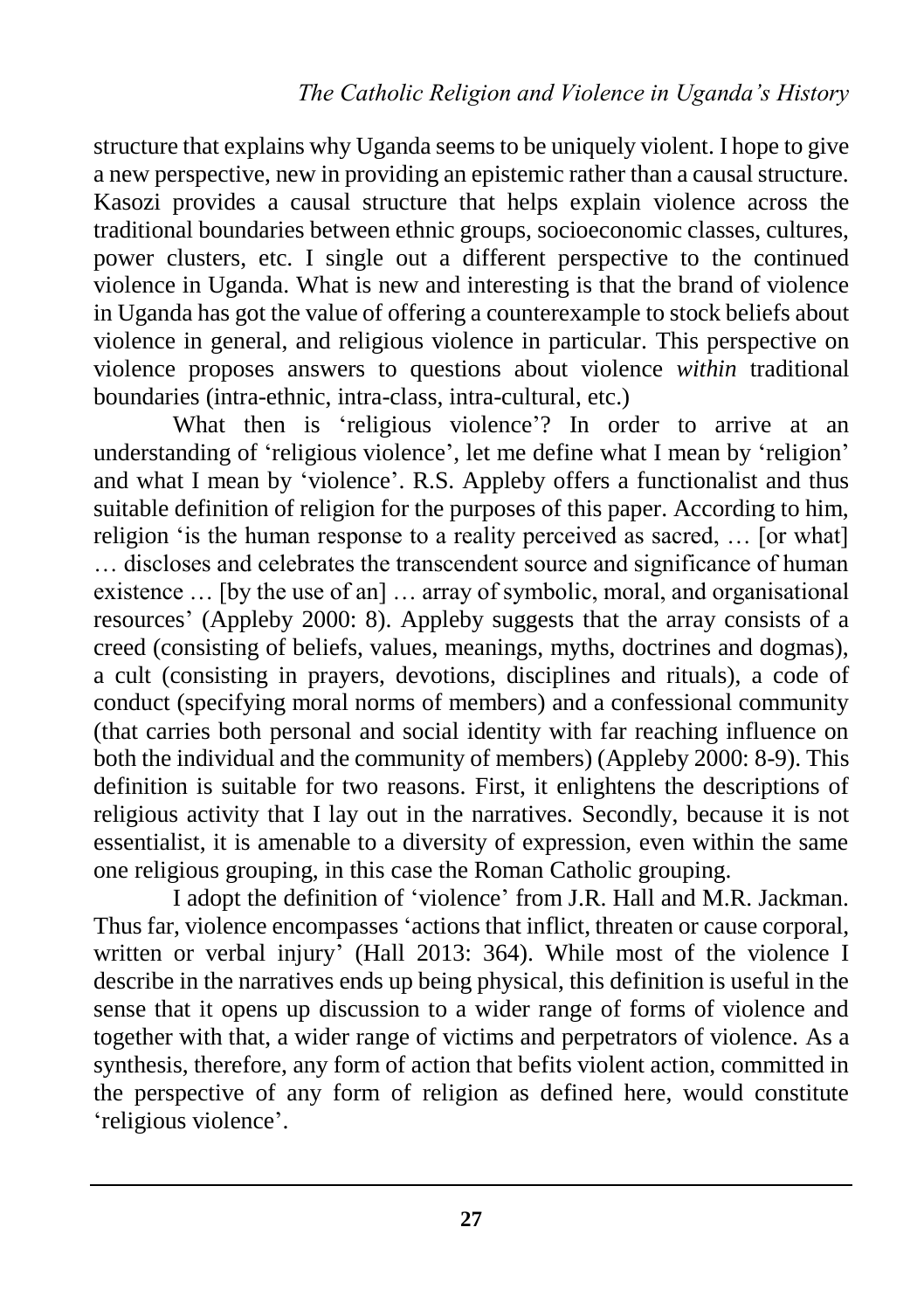Now, the violence in Uganda has mostly happened within Roman Catholic environments, using Roman Catholic symbolism and vocabulary, and purporting to spring from Roman Catholic explanatory structures. I offer four case studies in this particular kind of violence in order to analyse whether one of two related theses holds: Whether a) something about the Roman Catholicism, at least in part, and in its Ugandan expression, prepares its adherents to be perpetrators and/or victims of violence; and/or b) independently of the central doctrine of Roman Catholicism, individuals and groups (easily) choose to, decide, or find themselves in a position to mete out or to suffer violence with the alibi of belonging to Roman Catholicism. From the outset it is clear that the first thesis can be particularist and potentially *ad hoc*. But J.R. Hall, discussing the particularising practices of inquiry provides a role for a historical approach which is cautious about 'sacrificing empirical reality for systematic conceptual coherence' (Hall 1999: 204). I will dedicate much time to a narration of the events, from which a sociological approach can draw more general trends. I do not seek by any means to distil a unified theory for understanding or explaining all similar occurrences (Harré [1979] 1993: 22-23). Rather, I will also suggest alternative explanations to the ones given by sociologists, by way of widening the debate and in the same breath of offering a possible counterexample to official sociological discourses. The theoretical background of my alternatives is that in them we can still have a coherent explanation of the various violent events.

The second thesis is of a more general nature – proposing something new about the epistemic links between Roman Catholicism and violence, and by extension a useful counterexample to apply to our understanding of the epistemic link between religion and violence. One could argue that the religious element in some of the conflicts presented is only accidental. But such an approach would not bear out the sophisticated role of religion. The key players in these conflicts have for some reason chosen the context of religion to carry out their violence. Closer attention to the narrative could exemplify what J.C. Scott warns about: 'Formal, organised political activity, even if clandestine and revolutionary, is typically the preserve of the middle class and the intelligentsia; to look for peasant politics in this realm is to look largely in vain' (Scott 1985: xv). Thus the nuance that religion brings is that in its organised or formal expression, it may be the only organisational structure that peasants or the disempowered may operate. Religion may be seen as a last resort – as the source of a rallying ideology. Religion may thus end up playing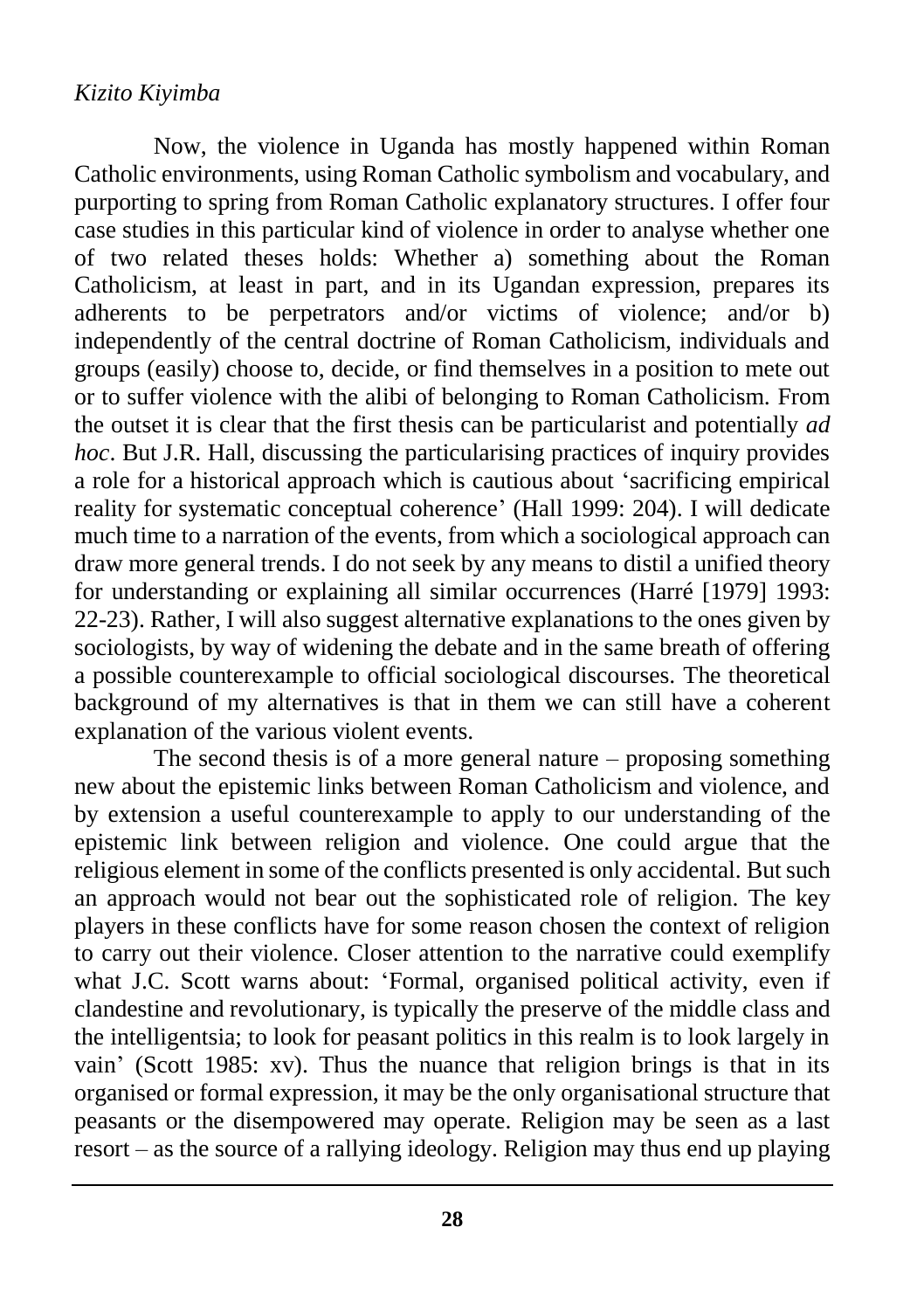a very key and sophisticated role in both providing an organisational structure and rallying ideology, as well as legitimating the violence that is suffered or meted out within and around or due to this organisational structure.

This view goes beyond the traditional position held by both Emile Durkheim and René Girard to the effect that violence is part and parcel of religion. For both of them, individuals and communities engage dutifully in violence whether to self or to others, in order to preserve the sacred in the midst of the profane and for the sake of purifying the profane. My theory on the outset is that individuals and communities strategically engage religion and within religion they further strategically engage in violence not because of some essential violent nature of religion, but as an epistemic strategy. Thus far, a common strand is that both the victims and perpetrators of religious violence hold on to a conviction (even as a strategy), that they are 'unique' in very special ways from the rest of society. They hold on to a very heightened sense of being 'special'. In some instances, the individuals and the group project that self-perception of uniqueness onto a leader who is perceived as charismatic, in the Weberian definition of 'charisma'. According to this latter,

> Charisma may be either of two types. Where the appellation is fully merited, charisma is a gift that inheres in an object or person simply by virtue of natural endowment. Such primary charisma cannot be acquired by any means. But charisma of the other type may be produced artificially … through some extraordinary means. Even then, it is assumed that charismatic powers can be developed only in people or objects in which the germ already existed but would have remained dormant unless evoked by some ascetic or other regimen. (Weber [1922] 1956: 2).

This approach may have more explanatory power for the incidence of religious violence on the one hand, as well as escape the reductionist error of the approach suggested by Durkheim and Girard in positing violence at the core of religion (cf. also Cavanaugh 2009, who gives a lot of power, including the power of reconciliation to religion, and at the opposite extreme, cf. Lewy 1974, who condemns religion outright as a scaffolding for the status quo).

Nevertheless, whatever the outcome of this enquiry, I hope to safely assert that religious violence is not the prerogative of any one religion. Therein, I hope, would lie the intended value of my research and questioning. I come to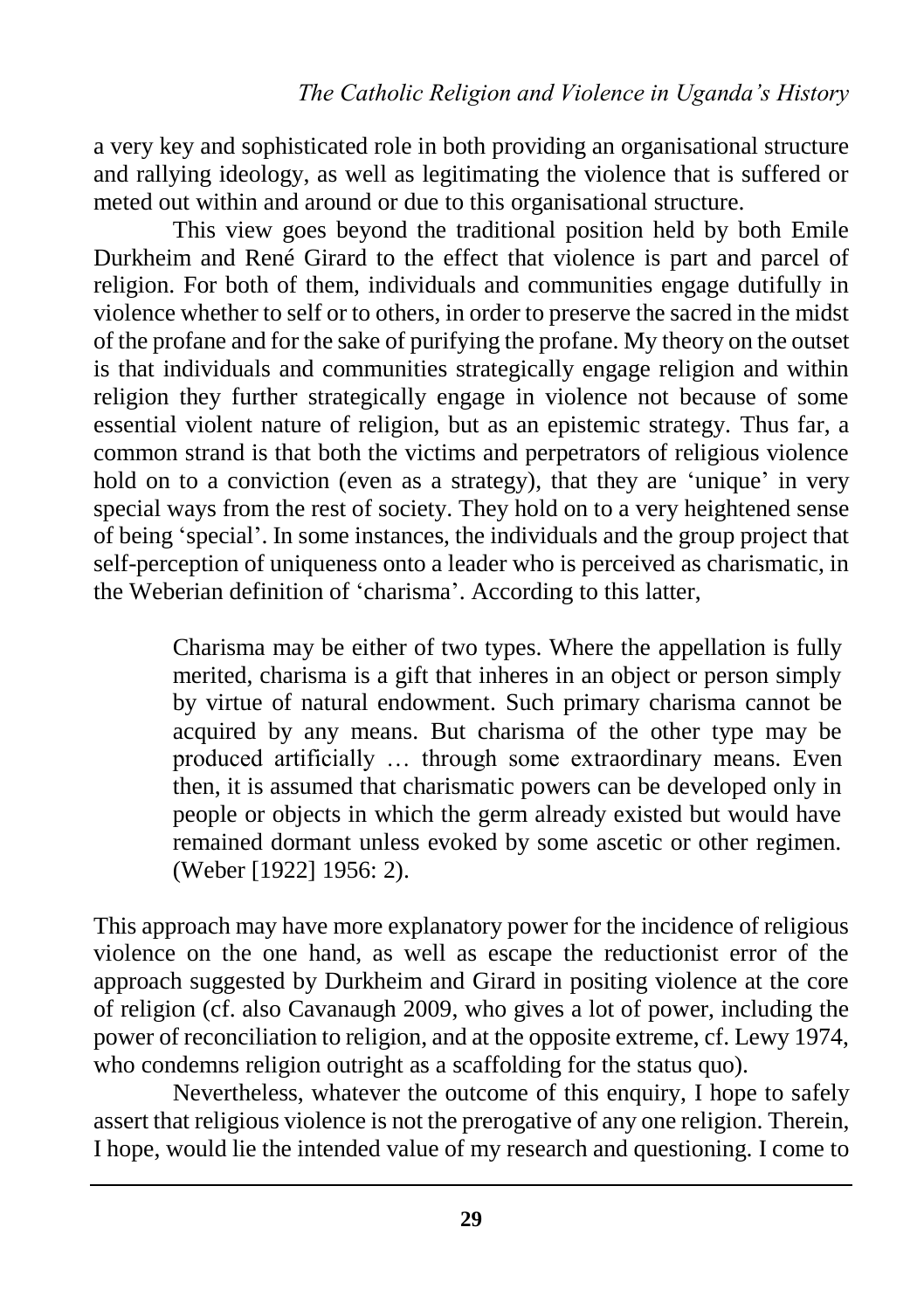the topic from a philosophical background, with the assumption that given that I am working within a perceived counterexample, rather than operate deductively from a pre-existing theoretical background, a series of questions within the philosophical area of epistemology will help hash out or point towards the beginnings of new theoretical structures. Still, my questions, reflections and pointers may find relevance within a specific understanding of sociological enquiry. On this latter, I draw inspiration from J.R. Hall who holds that sociological approaches are open to a multiplicity of factors, processes, explanations and interpretations, as well as being wary of reductionist tendencies (Hall 2013: 264).

# **Case One: Setting the Violent Stage - The Uganda Martyrs (1885-1887)**

As far back as the pre-history of Uganda as a nation, at the first meeting between Christianity, politics and traditional religion at the court of the king (or Kabaka) of Buganda, violence made its first and lasting mark. The Kabaka was traditionally vested with absolute powers, which were consistent with the overall belief system of the people of Buganda. While there were traditional religious leaders in the kingdom, their powers were checked by the powers of the absolute monarch. The monarch was both a symbol of the unity of the kingdom, and the assurance of the continued survival of the kingdom. Almost naturally, everyone owed unquestioned allegiance to the Kabaka. This cultural, political and religious balance was to be challenged with the arrival of Christianity in general and Catholicism in particular. As Faupel describes:

> Between 1885 and 1887, within ten years of their first knowledge of the Catholic Faith, twenty-two boys and men of Uganda laid down their lives for their religion. The story of their conversion from paganism (*sic.*), of their battle for Christian virtue and of their sacrifice of life itself is told … all were victims of Mwanga the Kabaka … of Buganda, and the majority were also natives of that country … [there had been] remarkable change wrought in the souls of these young men through the action of the grace and teachings of Christ (Faupel 1965:1).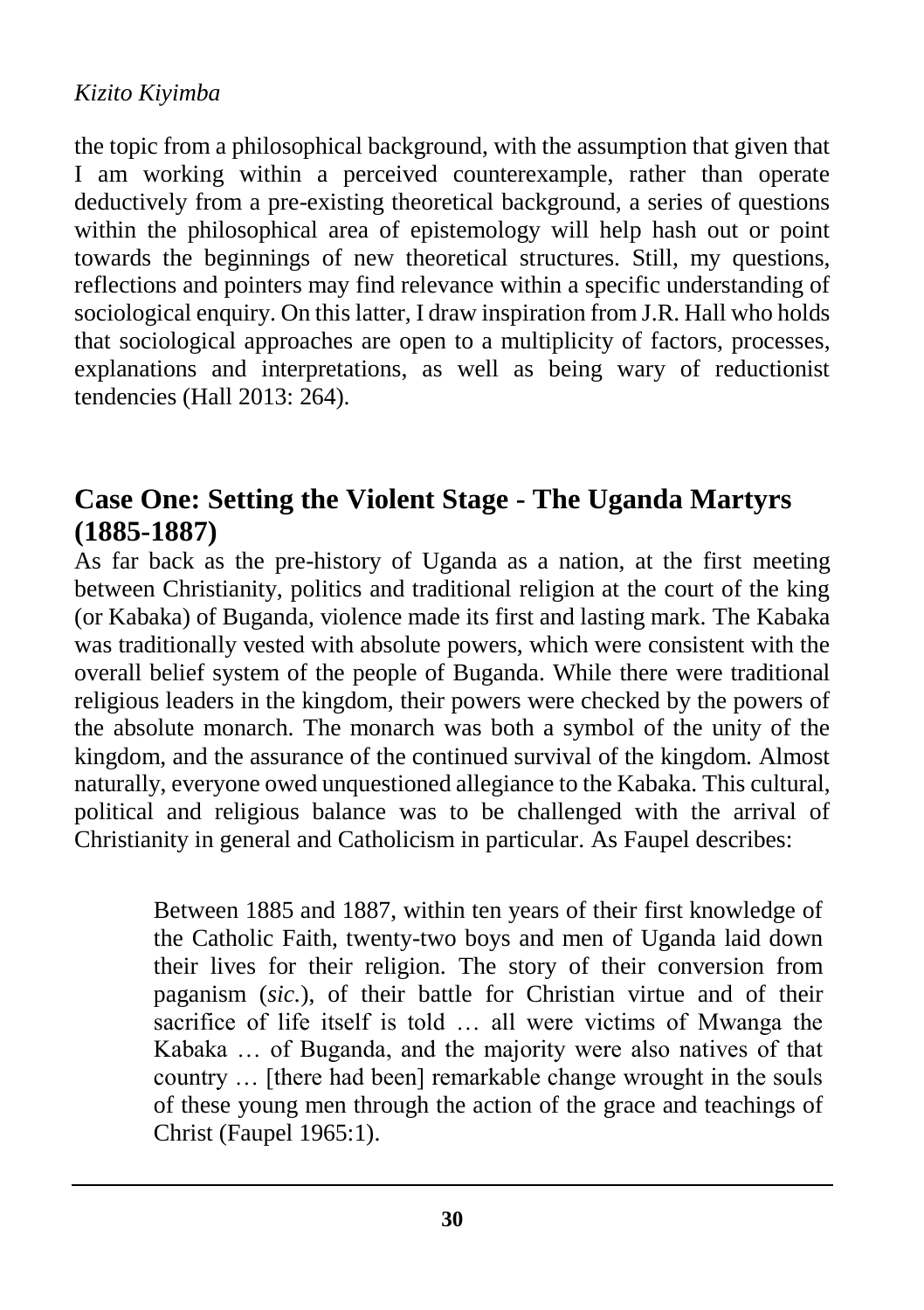Thus far, the Kabaka was an absolute monarch, ruling over a population of around three million, assisted by chiefs who were either appointed or banished according to his pleasure (even with the advice and counsel of the parliament) (Faupel 1965:1-2). Christianity had arrived in the Kingdom of Buganda, precisely at the court of the Kabaka. The adherents of the new religion were so convinced of the truth of their convictions that they were willing to lay down their lives. At the same time, the Kabaka literally drew a line in the sand on Wednesday May 26, 1886, to force his subjects to choose between obeying him and obeying the religion of the white foreigners. The white foreigners were of the mind that the ordeal should not be carried to its absolute and macabre limit, and they had tried to dissuade their charges, the neophytes, as well as plead for them before the irate Kabaka. Everything was in vain. As Faupel relates:

> Several neophytes, five of whom had been baptized that morning, seemed unconcerned about what was to come, and joked together as if they had not a care in the world. Others, mainly the older ones, looked grave but calm. Though fully conscious of the ordeal by fire and sword that awaited them, they had schooled themselves to face it bravely without flinching. Some of their pagan (*sic*.) companions told them that they were fools to sacrifice themselves and urged them to flee before it was too late. To these they replied: 'Flee? Why should we? So that the Kabaka can treat us as deserters, rebels and cowards? Never! *We know that the sole reason for our death is our Faith, and we are ready to sacrifice to our Heavenly King even life itself*'. (Faupel 1965:148-149; italics added).

The violence in the epistemics of the adherents/victims of the impending massacre is apparent. This violence is linked to the violent epistemics in the absolute monarch who will not stop at anything to assert or defend his authority in his kingdom. For the monarch, it has become a matter of his personal and his kingdom's very survival.

The events of the martyrdom of the young men were in only one of several kingdoms of what was only much later to become the nation of Uganda. Nevertheless, a symbolic seed had been sown in the national memory of Uganda by way of setting a precedent  $-$  a seed nurtured by the religious veneration of the martyrs (especially within the Roman Catholic community)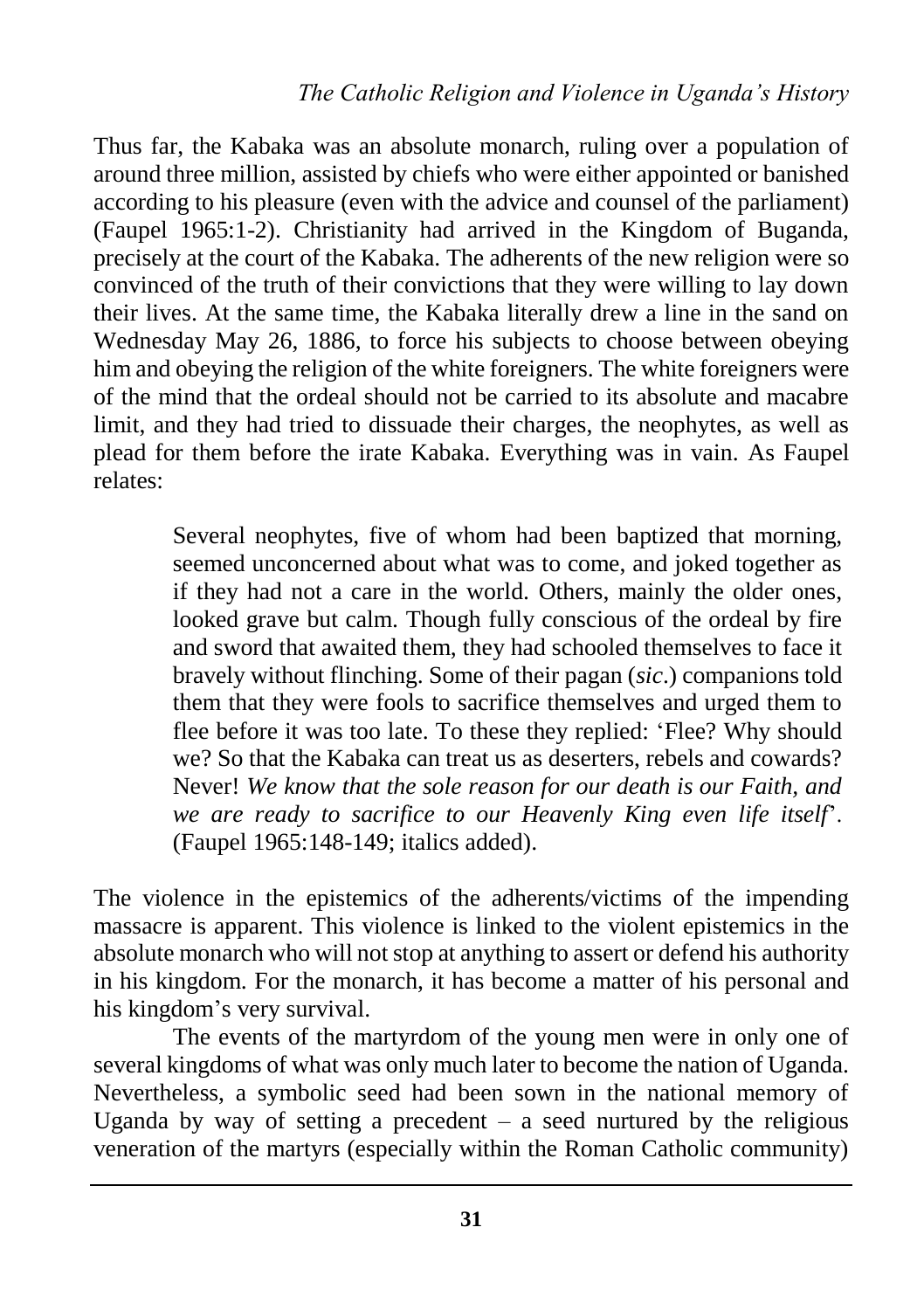as religious and national heroes, which seed would sprout to ensure that Ugandans in general could easily accommodate religious expression and violence. In the epistemic repertoire of Ugandans, some link had been set up to accommodate violence in the expression of religion, just as religion could be used in the expression of violence instigated by other motives, e.g. political or ethnic motives. In other words, what was being acquired was not just an epistemic attitude; epistemic strategies were being put in place. The epistemic stage was set on which both victims and perpetrators of violence could act in the course of Ugandan history. I do not claim a causal link between this one event and the subsequent expressions of religious violence. Rather, I posit a very weak thesis that in the social imaginary and the collective memory of Ugandans, the link was given a precedent.

This coupling of violence – between the strategies of the perpetrator and the beliefs of the adherent/victims and vice-versa, seems to run through the cases under study. I study the coupling under an epistemic perspective and I hope to be able to draw characteristics that throw light on the incidence of Christian (and specifically Roman Catholic) violence in Uganda's history. An outstanding epistemic attitude visible in this case of the Uganda Martyrs is one of extreme personal asceticism on the part of the victims, which asceticism is informed by religious convictions. This epistemic attitude meets with a hegemonic attitude on the part of the perpetrator. The Kabaka will not relent from meting out violence upon his subjects, in order not to relinquish any of his power and influence on his kingdom. For the sake of brevity, I do not go deeper into this case. Suffice it to say that given the distance in history (i.e. late  $19<sup>th</sup>$  Century), I have raised the salient points for the purpose of my argument without the necessity of much more detail.

### **Case Two: Alice Lakwena and the Holy Spirit Movement (HSM)**

Alice Auma was born in 1956 in Bungatira, northern Uganda. Traditionally, Bungatira was the centre of a local cult built around a sacred rock with a mysterious footprint in it (Doom & Vlassenroot 1999:16). Alice turned to the Catholic religion in her teens. She grew up to be childless and, in the local belief system, a cursed woman, to be scorned upon and judged as a loose woman – a danger to other women's husbands (Behrend 1999:36ff). Local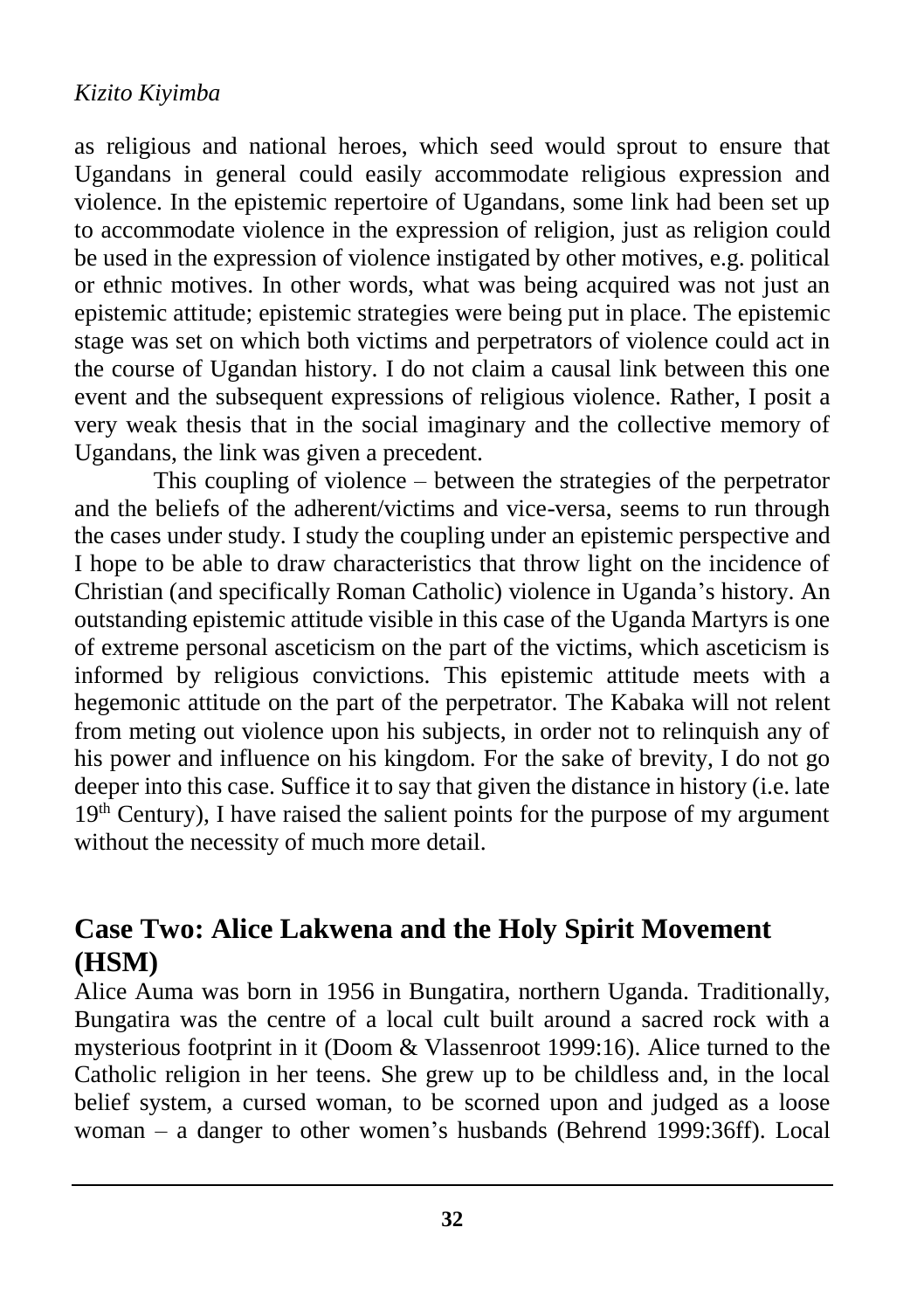belief has it that Alice disappeared under the waters of the River Nile in the middle of 1986, where she mysteriously stayed for 40 days, only to emerge with powers of a *nebi* (a prophetess). She was henceforth possessed of an array of spirits, mainly of a military nature in as far as they were spirits of dead military generals from various locations around the world, and some of them stretching from as far back into history as the Second World War.

Alice both believed and sought to convince those around her that she had a divine mission: 'to … form a Christian movement which would rid Uganda of sin, especially witchcraft. She began as a healer and quickly morphed into a military commander, ordered on the  $6<sup>th</sup>$  of August 1986 by a spirit called the Lakwena, to rally a guerrilla force set on dislodging the ruling National Resistance Army – NRA of Yoweri Museveni' (Kiyimba 2012:111**)**. Consistent with this divine mission, in 1987, she formed the Holy Spirit Movement (HSM) also called Holy Spirit Mobile Forces (HSMF). She was the Commander in Chief of the HSM, or rather the Spirit was in command of the movement, and she went into a series of trances to receive the commands of the Spirit. Alice thus rallied around herself a band of ex-servicemen of the ousted national army (i.e. the Uganda National Liberation Army or UNLA), who had formed an unsuccessful rebel group, the Uganda Peoples Defence Army (UPDA)<sup>1</sup>. Their hope had been to quickly recapture power. They acted in the fear of retaliation from the new, incoming army (Yoweri Museveni's National Resistance Army – NRA), from the South of the country. In fact, the incoming NRA carried out atrocities, e.g. when its 35<sup>th</sup> Brigade massacred civilians in the north (Doom & Vlassenroot 1999:16ff). It is significant that the group held on to the appellation of 'Holy Spirit' – mainly understood within the limits of Catholic doctrine, even though the spirits believed to possess Alice were other than the one Holy Spirit. But in the mind of Alice and her followers, there was a smooth transition from the many spirits to the one Holy Spirit.

Alice understood and explained her ministry and mission as one of cleansing the ex-servicemen joining the rank and file of the HSM. The exservicemen needed cleansing from both an internal and external enemy, which enemies were mutually dependent. The internal enemy was their proclivity to senseless violence. The external enemy was the incoming NRA. The rank and

 $\overline{a}$ 

<sup>&</sup>lt;sup>1</sup> The change in name may simply be to indicate to members of the group and the people with whom they came into contact of the nature and calling of the group – to move rapidly from place to place in the execution of their duties.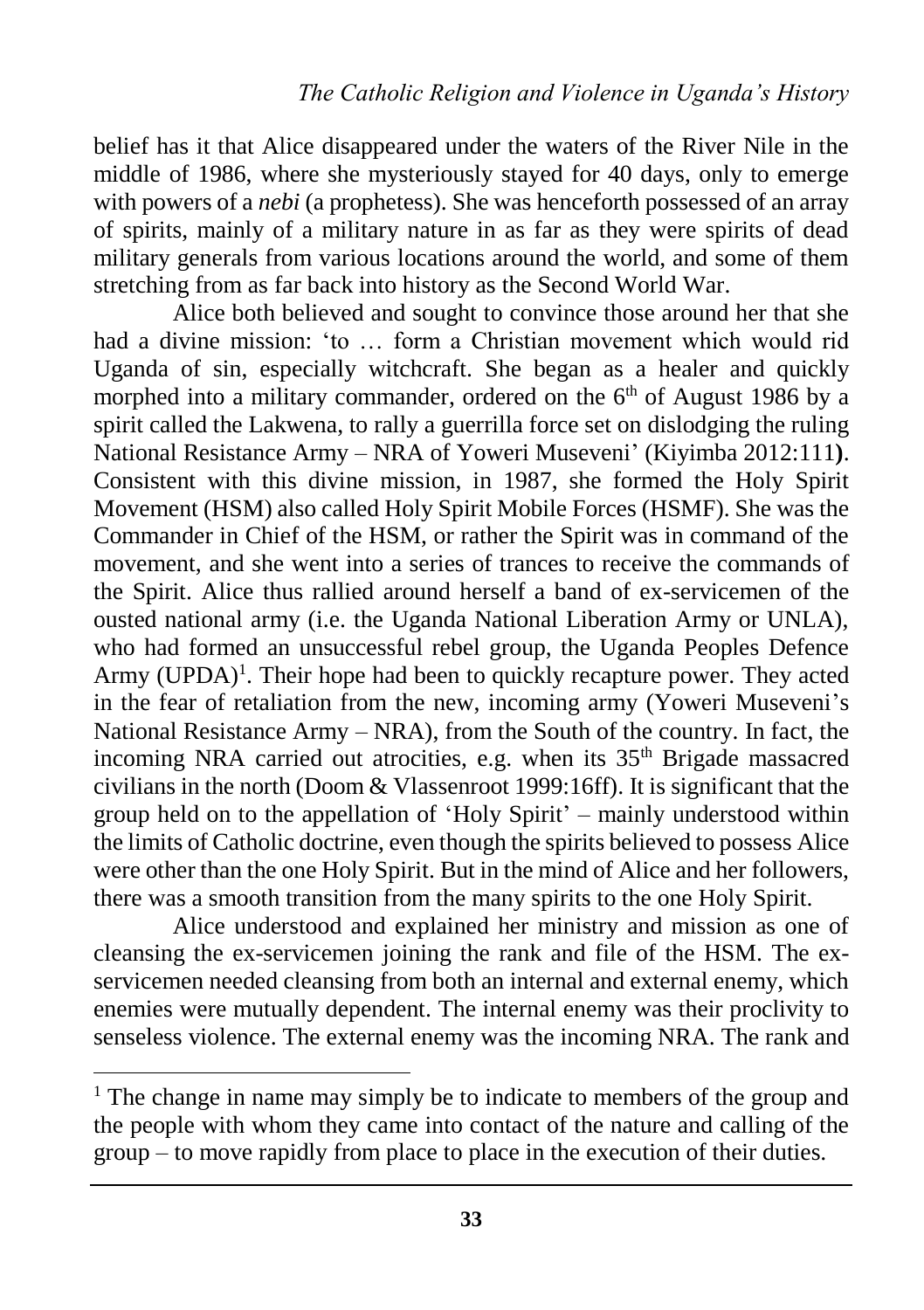file had to deny killing, sorcery, and sex, and to embrace Christian values of repentance and non-retaliation. The defeat of the internal enemy rendered the external enemy powerless. And the defeat of the HSM would be a direct result of moral laxity in their rank and file (Behrend 1999:45-46).

# **Violent Epistemics in the Perpetrators' Strategies (Naïve Hegemony)**

In part by strategy, and in part by the force of circumstance, Alice had put in place a new mechanism for meting out and receiving violence. As a background to this new mechanism, was a structure rooted in ritualised Acholi and Christian tradition. Thus far:

> There had been a lot of syncretistic tendencies in the way Christianity was introduced or received in Acholi-land. The Acholi had been organized in several chiefdoms, each chiefdom having its own protective spirits – *jogi*. In relation to these *jogi*, in the public sphere, the Acholi had priests or *won ngom*; for private matters, there were the *ajwaka*. Besides, there were individuals who were possessed of *jogi* or *jok* (singular for *jogi*). With the coming of Christianity, new *jogi* were ushered in: *jogi setani* who were satanic spirits, but also *jok Jesus*, and according to a translation by Catholic missionaries, *tipu maleng*, the Holy Spirit which could manifest itself in many forms, e.g. the form of Lakwena – a *tipu*. New healers came into existence too – the *nebi* – a term carried over from the biblical *nebi* or prophet. The new healers, like Lakwena, did not use the gadgets of the *ajwaka* in their healing processes. Rather, they used holy water, crosses, and Catholic prayers and hymns with details of ritual drawn from the Old Testament. When her mission morphed into commanding war, Lakwena's novelty still found a basis in local Acholi folklore. The Acholi had two ways of going to war: either in order to attack (*lweny lapir*), or in defence and retaliation (*lweny kulo kwor*). In both contexts, war could be justified, i.e. it could be considered a just war – *lapi*. And the HSM considered that theirs was a just cause, *lapi* (Kiyimba 2012:113, as cited in Behrend 1999: 43-44).

To carry out her programme, again partly as a strategy and partly by force of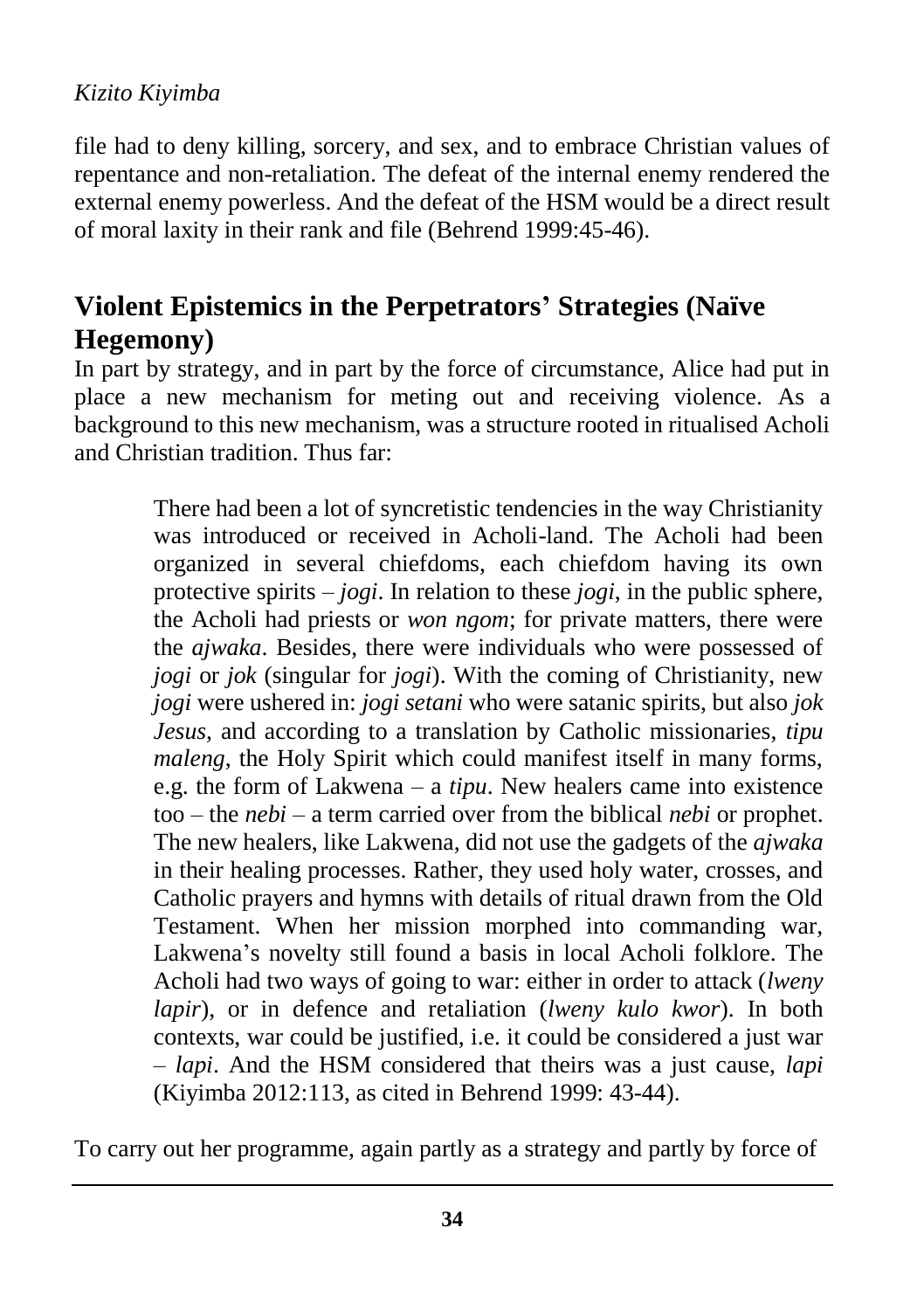circumstance, Alice based her commands in the Spirit, Lakwena, and came up with a set of norms which she called the 'Holy Spirit Safety Precautions' backed with biblical quotations. She oversaw the strict observance of these, by decree. She also saw to the erection of a temple in Opit. The liturgies held at this temple mimicked something of the Catholic or Christian services in terms of being held on Sundays and feast days. And to preserve the link between the spiritual and the administrative, Lakwena decreed that the same temple be the venue for routine meetings and the proclamation of the commands of the Spirit. It was also the courtroom in which judgment was issued. Above all this, the temple was the headquarters of the HSM. Fighting, bloodshed, sorcery, etc. were out of bounds at the headquarters. Instead, adherents came in their large numbers to offer gifts in terms of money, animals, food, medicine, etc. Alice had authority over the masses to such an extent that they either exonerated her of her use of extreme violence, or they saw her authority precisely in the exercise of violence. The temple was later destroyed by the NRA soldiers, without thereby affecting the belief and dedication of the masses to the Spirit and to Alice. A naïve form of hegemony fed on a naïve form of hope for salvation, as epistemic strategies.

### **Violent Epistemics in Adherents/Victims (Naïve Salvation)**

Obviously, the HSM was not only constituted of ex-servicemen. There was a large following of peasant masses. What accounts for this large following? One *prima facie* reason for their enlisting could have been the fear of the possible retaliation from the south. But more importantly for the purposes of this paper, they believed in the cause that Alice was championing – to rid Uganda of evil by spiritual means, and the attendant military means as commanded by the Spirit. This points to a kind of epistemic strategy of naïve hope in salvation. Amii Omara-Otunnu is of the view that 'whether or not it was calculated, the issuing of her call in religious idiom served to appeal to people beyond Alice Lakwena's immediate social group; for in Uganda the Christian ideology often transcends ethnic loyalty and localized cultural practices, and it can act as a unifying factor across sociolinguistic boundaries' (cited in Behrend 1999:44).

Events took place that further buttressed the popular support and belief in the powers of the Spirit and of Lakwena. For example, Alice prophesied the destruction of the temple in Opit, a few days before it took place. She used a paraphrase of the biblical image: 'in three days, Jerusalem will be destroyed'.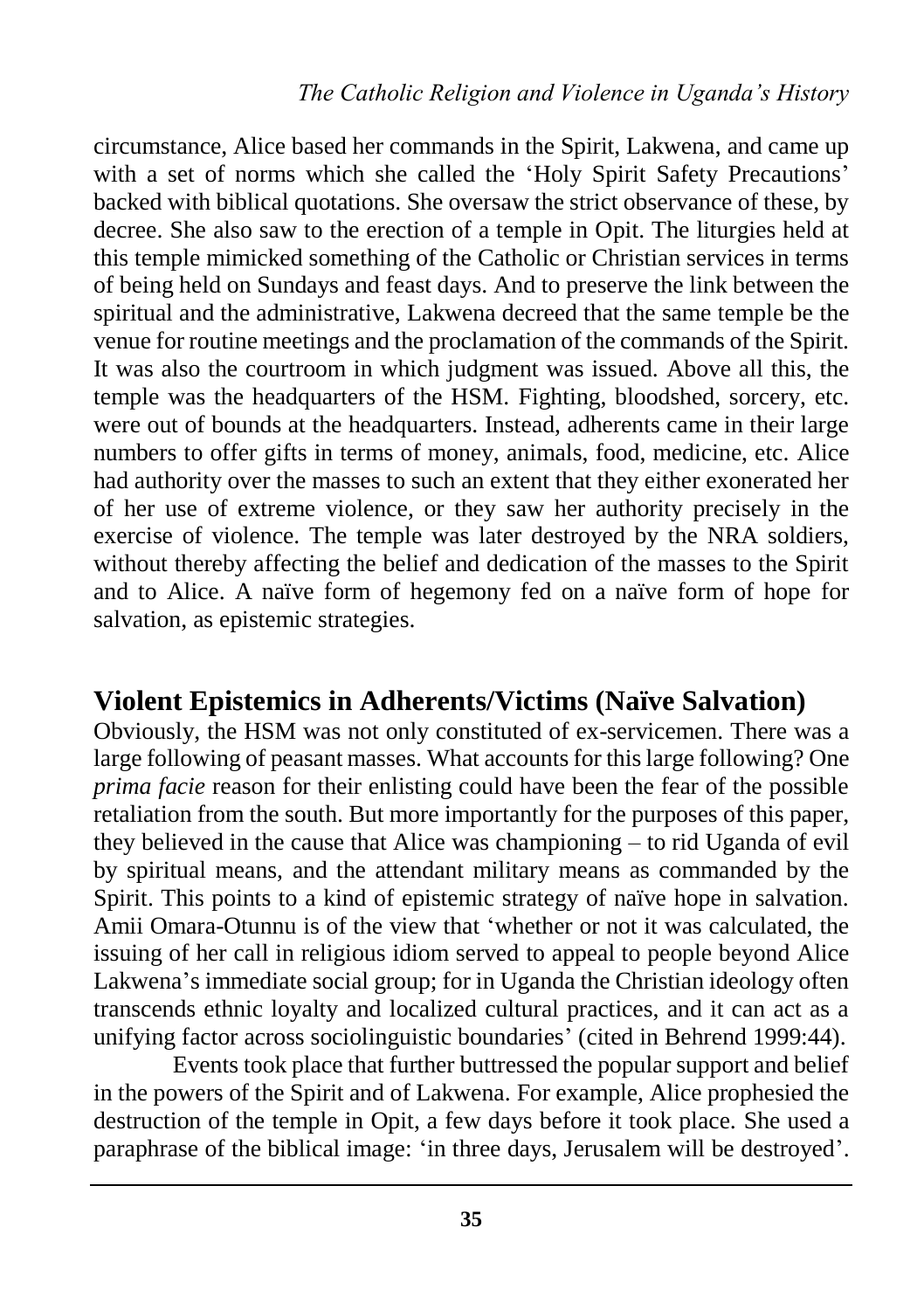She also provided the justification for the destruction – members of the HSM had violated the Safety Precautions. In a continuation of devotion, after the destruction, stones from the destroyed temple were transported to a new site in Arum and the concept of the 'temple' became spiritualised into a mobile presence among the rank and file of HSM, in the person of Alice (Behrend 1999:75-76). Meantime, concerning the internal enemy, Alice dissuaded a number of *ajwaka* from their sorcery. But as a sign of her absolute power, she saw to the persecution and often the killing of those who persisted in perceived sorcery. Also, Alice eliminated her rivals in a combination of Christian religion and military might. There was thus a network of violence both within the HSM and around it, in spite of or sustained by the beliefs in the Spirit. The perpetrators and the victims approached the violence from different starting points. For the perpetrators, meting out violence was justified because the order came from or was consistent with what the Spirit demanded. For the victims of the violence within the HSM, the violence was in the service of a bigger objective – salvation – theirs and that of the nation.

# **Case Three: Joseph Kony and the Lord's Resistance Army (LRA)**

Joseph Kony started life in Odek, in 1961. Early in life, he was an altar server in the Catholic Church. He tried unsuccessfully to operate as a prophetic leader, and joined the newly formed rebel armed group, the UPDA. In that group, he won popularity by 1987. He joined Alice's movement (the HSM), but he soon fell out or was expelled. Instead, he created a gang, which was dubbed satanic and betrayers of his own Acholi people, by Alice (Doom & Vlassenroot 1999:21, 25-31). Interestingly, Joseph kept choosing Christian names for his rebel group. He moved from naming it the Holy Spirit Movement II, to Uganda People's Democratic Christian Army, to Lord's Salvation Army, and then United Democratic Christian Force, before settling to the current Lord's Resistance Army (LRA), all in the space of about a year, 1988. It is possible that there was no sophisticated reason for his constant change in the name of his group. It is interesting, all the same, that the one common element in all the various names was the Christian/Roman Catholic terms he chose at each time. What were the epistemic strategies in the violent engagement of Joseph Kony?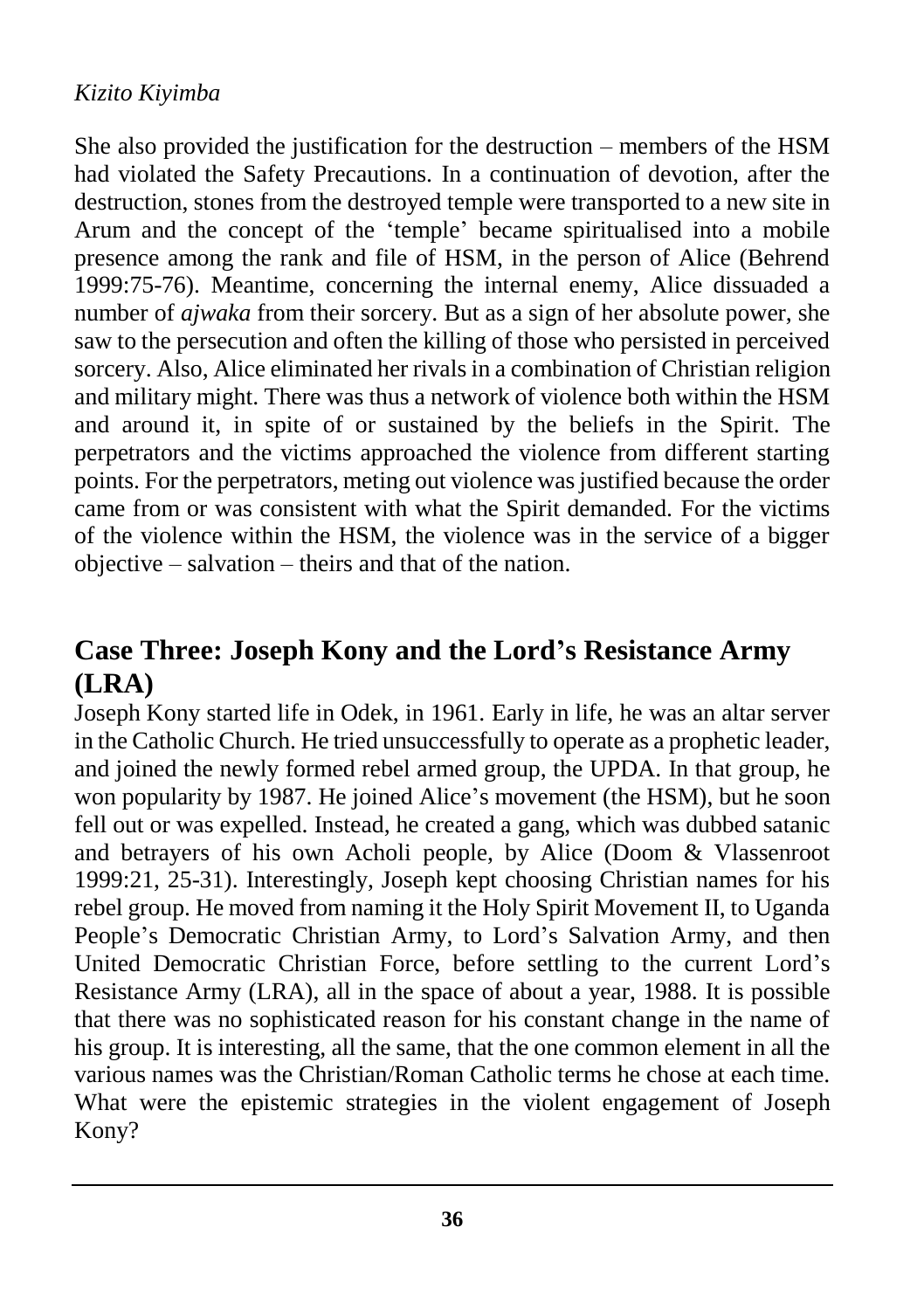### **Violent Epistemics in the Perpetrators' Strategies (Sophisticated Hegemony)**

Joseph portrayed himself as starting something new. He adopted the Safety Precautions of the HSM. He came up with a new set of rituals, beliefs and practices whose effectiveness depended on his personal sanction. He disrespected and disregarded traditional Acholi leadership (i.e. the *rwot* or local chiefs). He was the sole authority in the movement. He preached an apocalyptic message, according to which the Acholi were in danger of extinction if there was no radical moral reform. And the nemesis of the Acholi was the incumbent president of Uganda, Yoweri Museveni, and his army. Joseph was committed to the lot of the Acholi, but he was sympathetic to non-Acholi adherents, as long as they had undergone a cleansing/initiation ritual by the sprinkling with holy water and anointing with shea-butter. His proclaimed programme was to found political rule according to the Ten Commandments, beginning with Acholi, and spreading over the whole of Uganda. Straying from his commands and directives resulted in corporal punishment, and later in the evolution of the movement, even the death of the alleged culprit. Joseph was and is intolerant of any rivalry. All other mediums are bounden to his directives, and they are relegated to exorcisms, prophecies, and the like.

But Joseph incorporated some elements and some members in his rank and file, beyond the purely spiritual. When Odong Latek, a commander in the UPDA arrived to join Joseph's LRA, he brought along with him 39 trained soldiers from the the UPDA. Latek persuaded Joseph to become specifically professional in applying tried and tested guerrilla manoeuvres, over and beyond mere charisma. Joseph adopted some professional military techniques, but his guiding discourse remained religious and millenarian (Behrend 1999:172). In addition to taking over professional techniques, Joseph allowed Dr. Kweya, a trained doctor to treat the wounded and the sick (Behrend 1999:184). And so Joseph went beyond the spiritual methods to espouse nonspiritual methods. Two things remained constants: his unquestioned hegemony, and its attachment to a spiritual source over which source he had a monopoly.

Further, Joseph has received sustained and substantial aid from the government in Khartoum. This aid consists in materiel (i.e. weapons, satellite phones, uniforms, jungle boots, etc.), as well as training facilities in outposts like Ikotosh, Teretenya, Magwee and Pajok. In fact, Joseph has returned the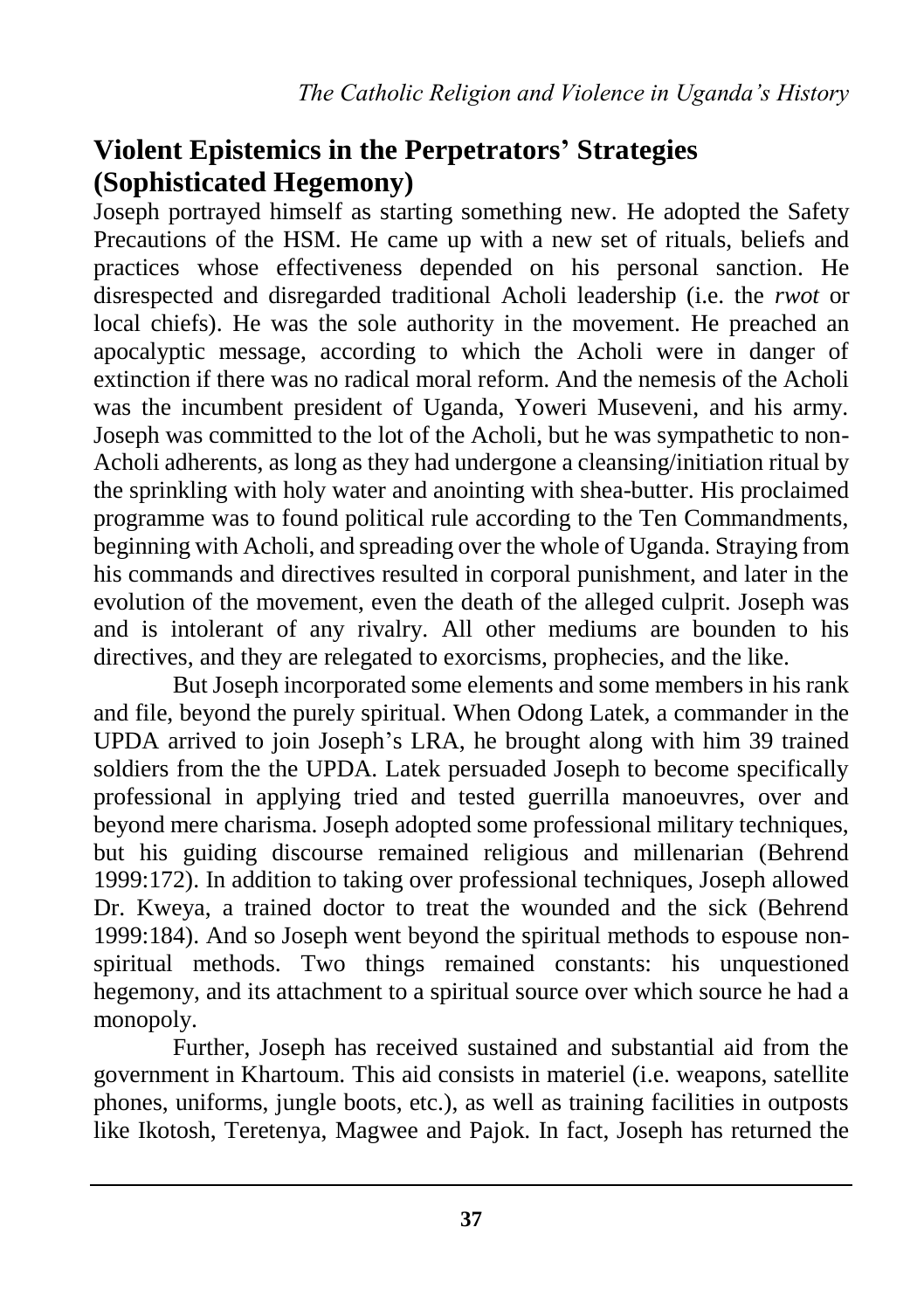$\overline{a}$ 

favour to the Islamic government in Khartoum by introducing elements of Islamic practice among his commandments. Thus far, the rearing of pigs or working on Fridays is punishable by death or amputation (Behrend 1999:196). The victims here have included his own Acholi people. '…the LRA has been responsible for some major massacres, such as Atiak (an estimated 170-220 dead, 22 April 1995); Karuma (50 deaths, 8 March 1996); Acholpi refugee camp (100 deaths, July 1996); Lokung-Palabek (over 400 dead, January 1997)' (Doom & Vlassenroot 1999:25).

# **Violent Epistemics in Adherents/Victims (Sophisticated Salvation)**

For the people in his following, Joseph was and is a charismatic leader, with unique gifts, among which are rhetoric and drama (Doom & Vlassenroot 1999: 21), and performing miracles and divinations (Amony 2012: xxxvii). His followers and victims believe he is in the possession of a wide range of spirits from around the globe. They see a consistency in his claim of being the mouthpiece of God and an instrument to re-found the Ten Commandments in the running of political life in Uganda. Joseph's method of recruiting new members revolved around abductions – mainly of children. His claim was that the abductions were means to save the children from corruption in good time before the apocalypse. He made the male children soldiers and killers, and the girls became sex slaves. Temmerman, Green and Amony have written journalistic and biographical accounts that attest to the brutal methods and confused intentions of Joseph – a confusion between doing good for his victims and brutalising them.

### **Case Four: Ceredonia and the Movement for the Restoration of the Ten Commandments of God (MRTC). A Dialogue with Vokes<sup>2</sup>**

For our purposes, the most authoritative analysis of the events that led to and culminated in the death of at least 1000 members of a cult in Uganda, at the

<sup>&</sup>lt;sup>2</sup> The study of Vokes has been chosen not only for the in-depth grappling with the event, but also because it is perhaps the only such study of the event.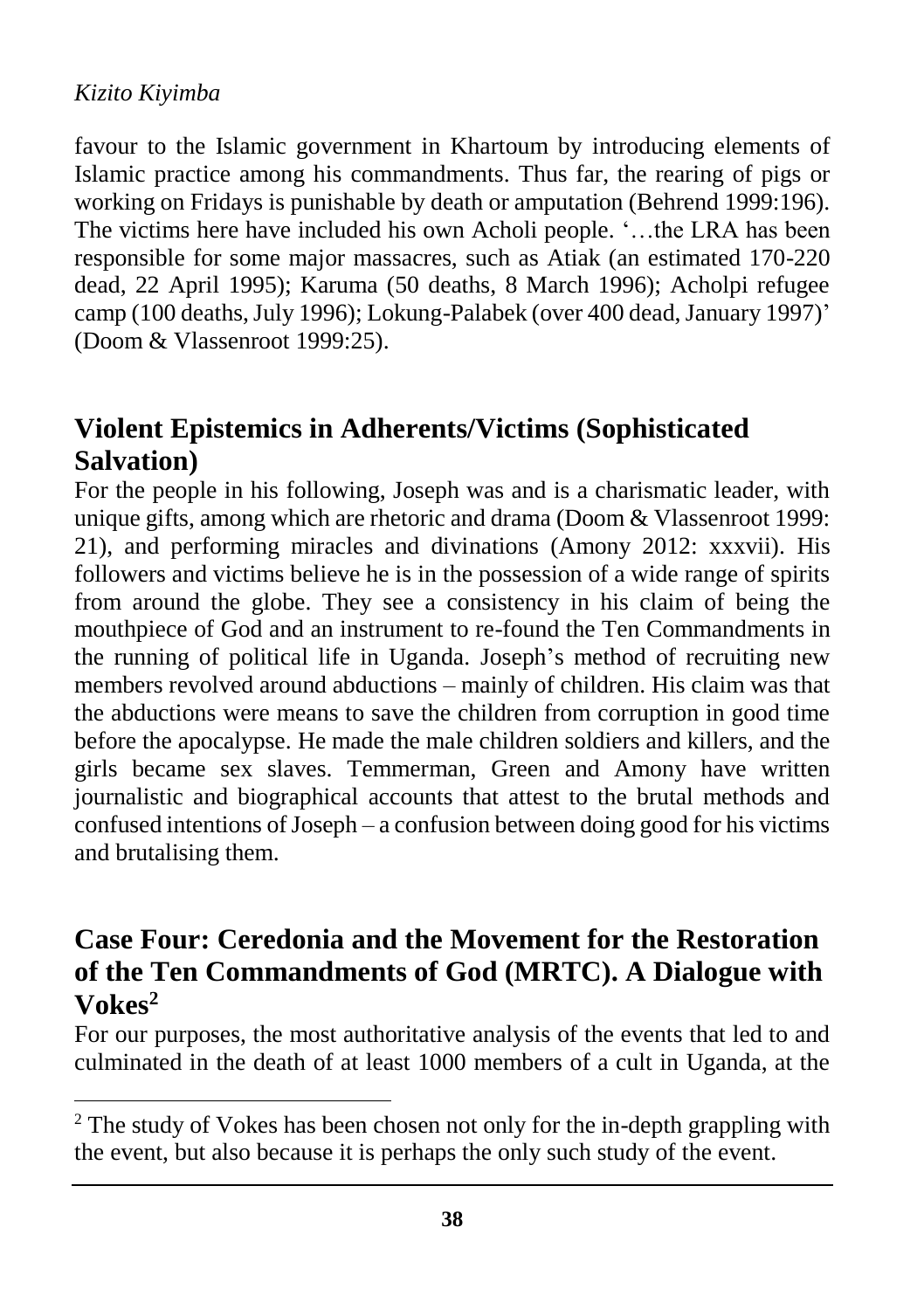turn of the century, is provided by Richard Vokes. Vokes is engaged in socialanthropological research on the question of the causal structure of what happened in Kanungu and in the Movement for the Restoration of the Ten Commandments of God (MRTC). He does detective work in documenting the background of life and practice that led to the fateful day, as well as correcting the erroneous accounts of what happened on the day. He narrates his own version of what must have happened, backed with arguments. He has done a valuable job. I find much of what he holds convincing, but I find the devil in the details. I do not present his argument in its entirety, given the limited space I have. I hope that what I do not present, does not distort the substance of his argument. I rather address those parts of his bigger argument, that I find crucial and yet incomplete.

### **Presenting the Protagonists**

First among the protagonists was Mr Kibweteere. Mr Joseph Kibweteere had been a very active member of the Catholic lay organisation, as well as being a political party mobiliser of the main opposition party (the Democratic Party – DP) in a very dangerous time of the political history of Uganda. He claimed to have received a vision of the Blessed Virgin Mary, during a walk in the hills around Kabale town. In the vision, the message of the Blessed Virgin Mary to him was that there was widespread moral decadence, which would result in perdition, unless people the world over changed their ways and reinstituted a life based on the biblical Ten Commandments. The vision is alleged to have happened in April 1984. As a consequence of the vision, Kibweteere swung into action, to found the Movement of the Restoration of the Ten Commandments of God (MRTC or MRTCG). His wife was the first adherent to the message. There were several informal meetings organized by the Kibweteere couple. To one of these came one Ceredonia Mwerinde (Vokes 2009:102-105).

Ceredonia was herself receiving similar visions at the same time as Kibweteere, and in one of them it was revealed to her that she would meet one Joseph, with whom they would change the world. Ceredonia had had an eventful life that included divorce and remarriage, and some kind of concubinage. In her latter union, she was not blessed with children and was despised for being infertile. She was also despised for being a barmaid in her home in Kanungu. In spite of (or perhaps linked to) the bad reputation, she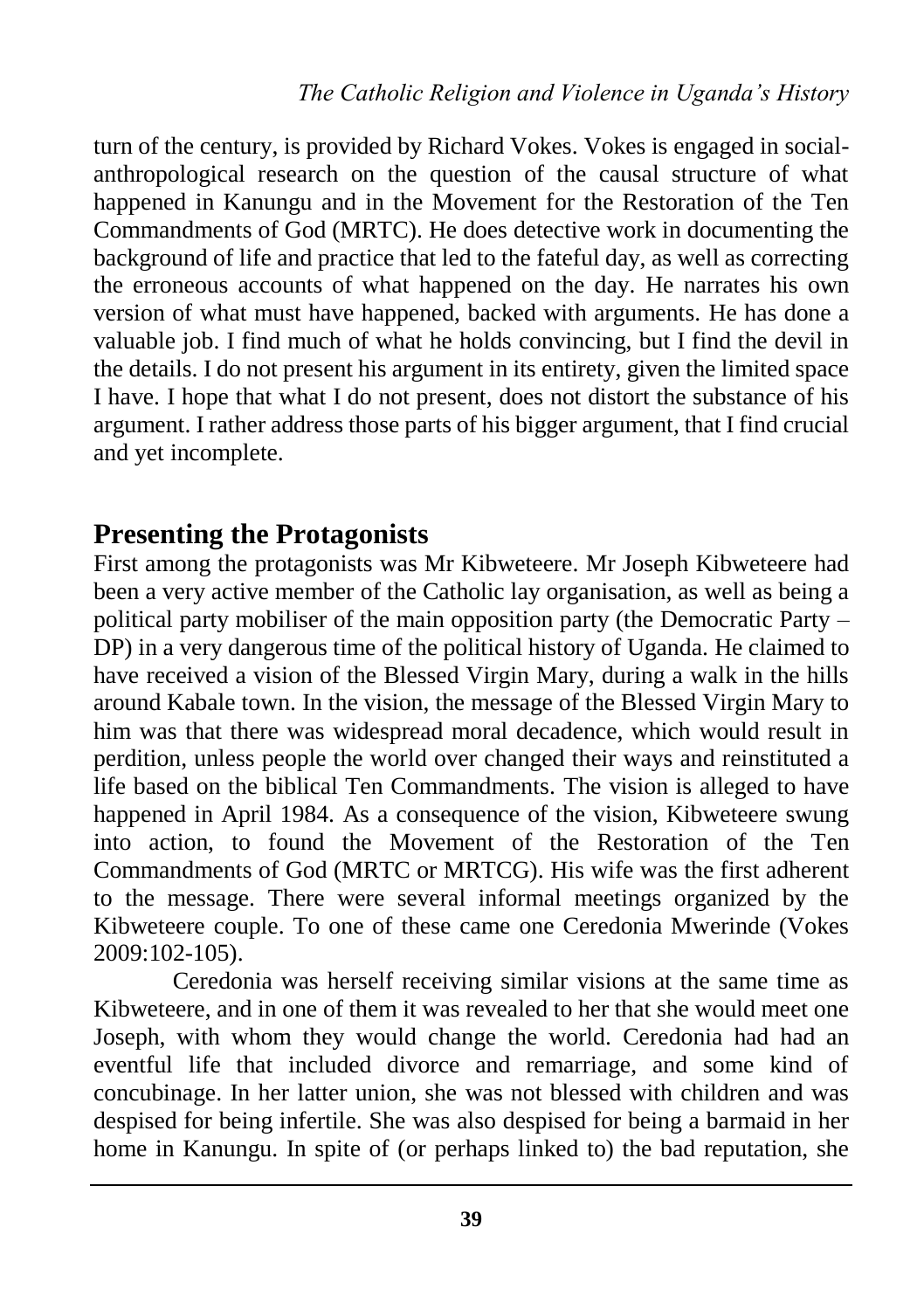started receiving visions from around 1988. She abandoned her earlier life and focused on receiving and passing on messages received in visions which occurred very frequently in the context of prayer. In one of such sessions, she led her band of followers back to Nyabugoto caves, the former centre of the activities of Nyabingi an ancient or traditional oracle of fertility. The visions multiplied, and the message was bigger than fertility in marriage. The message of the visions was recorded on tape and distributed. By and large, other founders of the MRTC could only perform healing ceremonies, and the receiving of visions became the prerogative of Ceredonia. A para-liturgy emerged, around which the followers in residence built their day. It involved long hours of common prayer and hours of manual labour, often in silence. Orders of the details came more and more from the visions allegedly received and as communicated by Ceredonia, often in autocratic style. The details took up more and more of the day-to-day running of the lives of the members. Orders to members included mandatory sale of property, and working in silence, as well as no communication with non-members (Vokes 2009:116). The members became more and more bonded to her, hanging on the details of the vision she would receive. At the same time, Ceredonia inspired fear among the members. She took over the whole running of the movement, demoting and punishing those who were considered aberrant, including fellow leaders. All commands came from visions channelled through Ceredonia. Very soon, the wife of Kibweteere opted out of the movement, and so did Fr Ikazire, who doubted the authenticity of Ceredonia's visions (Vokes 2009:118).

The visions were likened to others from overseas, from other visionaries still in communion with the Catholic Church, whose visions were printed on leaflets and circulated. Meantime, the MRTC was to be banned and ostracized by the local authorities of the Catholic Church. This ban was mainly ignored both by the leadership of the MRTC and by the regular members.

Among the leadership were a few well-respected priests of the diocese of Mbarara: Fr Dominic Kataribaabo, Fr Paul Ikazire, and Fr Joseph Kasapuraari. The first two were well respected and long-serving members of the clergy and of a massive and active international devotional group in the Roman Catholic church, called the Legion of Mary. Kataribaabo was welleducated and had held high office in the diocese. The third one was still young, having joined the movement as a newly ordained priest in his twenties. The activities of the movement were under scrutiny by the Bishop, who was in contact with the highest authority in the Catholic hierarchy – the Pope in Rome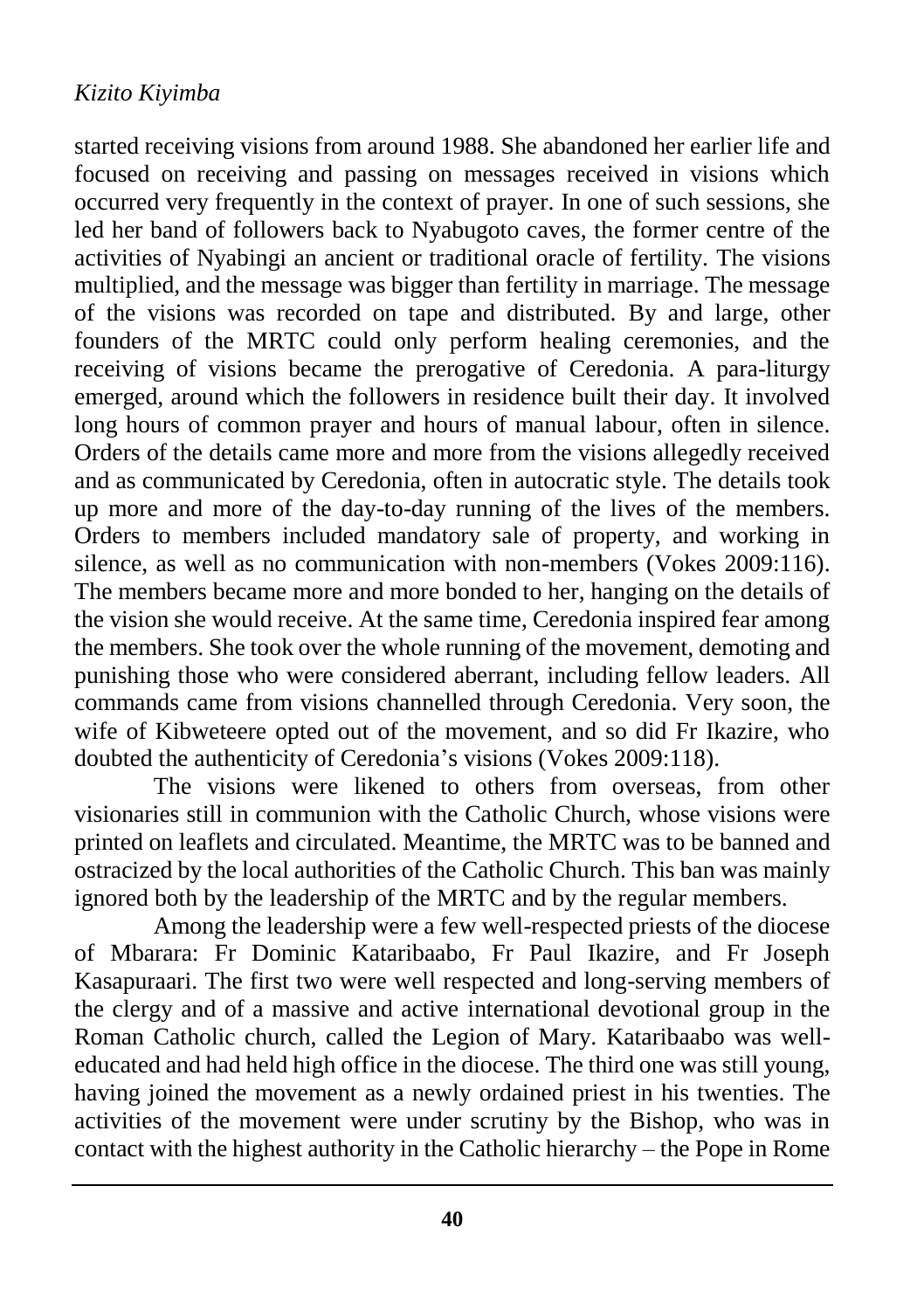(Vokes 2009:113). This latter had advised that the activities of the movement would be acceptable, if they remained charitable, non-divisive, and in obedience to the Pope in Rome.

The leaders faltered on these stipulations, when Kataribaabo is alleged to have been preaching division, pointing out that some in the Catholic hierarchy were flawed persons. In 1991, papal interdictions were served to the three and the movement was banned. The movement then continued to gather in private residences mostly in the southwest of Uganda, but also in Kampala. As the events unfolded, mass graves were discovered and hundreds of bodies exhumed at these private residences, after the fires at Kanungu. I mention already here, as a useful clue, that the exhumed bodies were alleged to have been buried a few months or weeks before the fires at Kanungu. All in all, each of the leaders was a rather impressive and strong character – a leader in society of some kind. It might even be the case that they were extremely intelligent and disciplined. They showed no chink in their epistemic armour. They were the kind of leaders that could hold sway over the will of their followers and claim complete allegiance.

### **Presenting the Adherents/ Victims**

The movement drew its membership primarily from those who already belonged to the Legion of Mary in southwestern Uganda and elsewhere, as long as these latter had a link with the Legion of Mary in the southwest of Uganda. The second channel for recruitment was by way of visits to homes. The movement leadership would write beforehand to introduce the matter of their intended visit. When invited, they would come to the targeted home and stay for a few days or weeks, during which time they spread the doctrine of the movement and attended to the family and other people invited by the family (usually close and trusted friends or members of the wider family). According to Vokes, the families visited were chosen on their basis of being probable candidates, either because someone in the family had succumbed to HIV/AIDS, or there had been a misfortune of similar proportions, etc. Before the family members would be accepted into the movement, they would have to pay a fee to the leadership, and then move into any of the designated residences of the movement and be formed in the doctrine and practices of the movement. Those who eventually joined were strongly encouraged to convince members of their families and friends to join (Vokes 2009:126-130). The majority of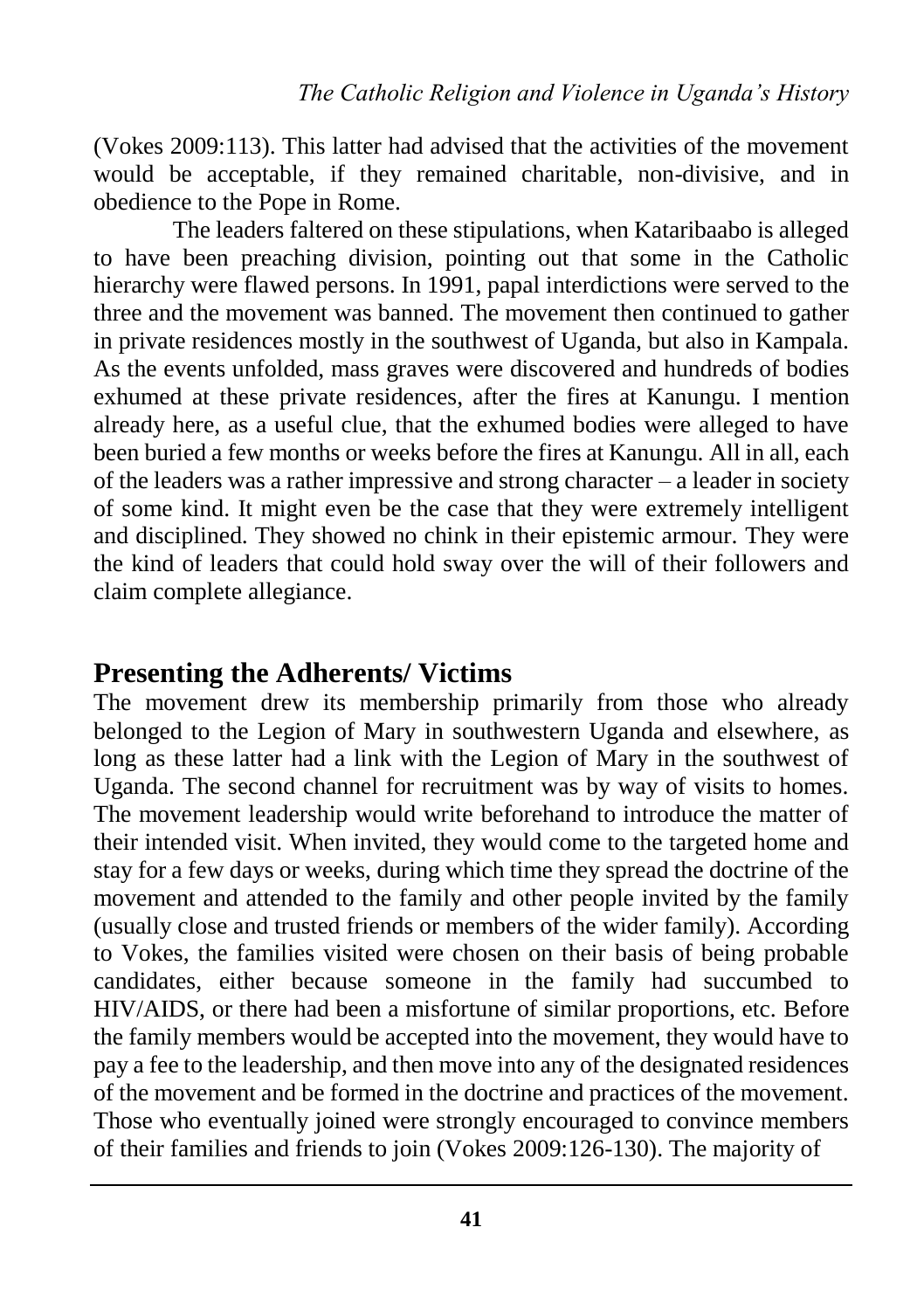those who joined were women and their children or dependents.

In addition, the movement had a book, *A Timely Message from Heaven: The End of the Present Times*, first published in 1991, and then published again in 1996. It was in four languages commonly used in the southwest: Runyankore/Rukiga, English, and Luganda. The contents of the book were mainly reports on visions received by various members in the leadership. From these accounts of visions flowed an elaboration of the key beliefs and practices of the movement. Chief among these beliefs was the urgent and salvific power in a return to a personal life guided by the Ten Commandments, the recitation of the rosary, etc. (Vokes 2009:136). The book was used in the courses to form new members, reportedly more often than the use of the Bible (Vokes 2009:135).

As part of their spiritual formation, in preparation for their meeting with a panel of leaders, each member was given an exercise book in which to list all the personal and intimate sins he or she had committed since birth to the present. In an interview about the list generated, a sum of money was agreed upon as compensation – similar to the traditional ritual of *okutoija*. Ceredonia would then be asked to plead with the Virgin to forgive the sins. In return, the movement took care of its members by the redistribution of the wealth accumulated through the process of *okutoija*. The members did menial chores like cultivating or even hiring their labour out to neighbours. In between work and rest, the members prayed a lot.

### **Why it Happened: A Complex and Contentious Causal Mosaic of Violent Epistemic Strategies and Beliefs**

According to Vokes, the MRTC was a secret network for much of its history, comparable to the one that had planned and carried out the Rwandan genocide in 1994 (*akaju*), and the one behind the instability in eastern Democratic Republic of Congo. And this secretive nature, he argues, is built on a historical set of local logics and practices related to a fertility goddess, Nyabingi (Vokes 2009:12, 13). This goddess, according to Vokes, was only accidentally anticolonial and violent contrary to popular belief. The movement's main role was to provide means of redressing people in Kiga society (mainly women) for misfortunes suffered, which misfortunes (*ekibi*) were reinterpreted in terms of fertility or infertility (*engumba*). Thus, in the event of a misfortune, a member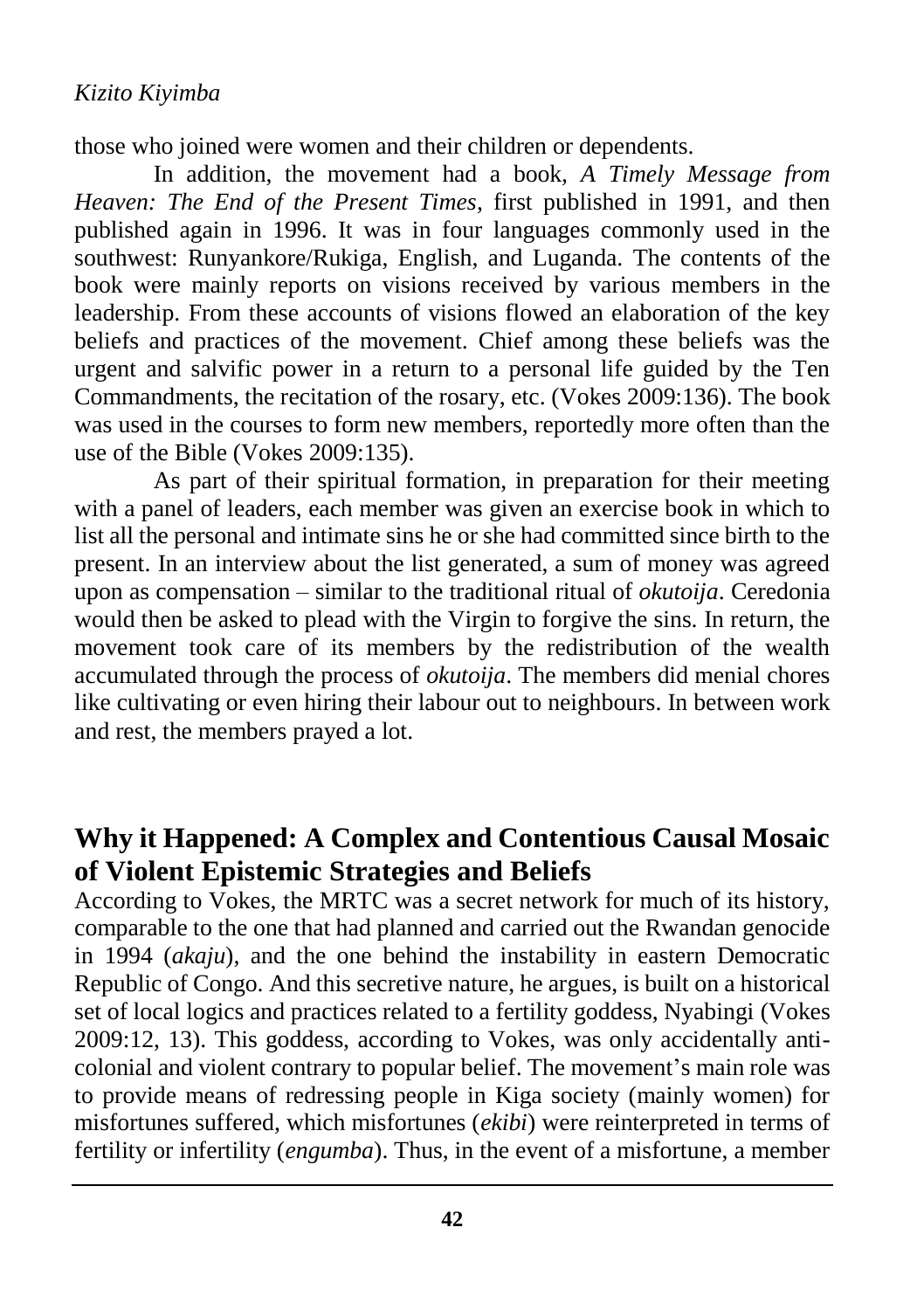of the family would receive visions (*okworekwa*) whose content was directives on what offerings (*okutoija*) to bring (usually exorbitant), before, during and after the intervention of Nyabingi through a medium in order to earn cleansing. It is important to note that part of the offering went to the medium as a payment for mediatory services. Vokes explains the secrecy as a strategy for multiple and sometimes contradicting membership. But overall, the group was an informal, loose network, and membership and secrecy was almost always eroded (Vokes 2009: 12-15).

There is reason to believe that the secrecy was not a strategy. I suggest that if they were secretive, it was by default. It was a personal and private affair, that one decided to return to a life of the Ten Commandments, even when one felt sympathy especially for relatives and friends who would not be persuaded to join in the movement to return to the Commandments. Further, the image of Noah's Ark is prominent at the end. The members were gathering in Kanungu in order to enter the Ark. The biblical origins of the image show that not every human and animal was supposed to be part of the Ark. Many would ignore the warning of the coming doom, and be left out. Pushing the strategy of secrecy too hard would make of it an active strategy to exclude. Rather, the decision to join and follow this movement was in the arena of personal or internal forum.

Another cornerstone for the activities of MRTC was the Catholic lay movement called the Legion of Mary (also *Legio Mariae*). It provided a platform for lay organisation and lay activity – a sort of grassroots Catholic lay engagement. The majority of the membership is female, and it cuts across social boundaries of class. In their activities, the Legion of Mary goes to homesteads and engages with individuals and families in conversation and prayer about what really concerns the people – from personal illness to bad marriages, unemployment, etc. Vokes emphasizes that fertility and the lack of it was an important point that was discussed, in the context of the Virgin Mary providing a way forward in terms of material or spiritual respite (Vokes 2009:18, 101).

Thus far, Vokes holds that the Nyabingi network provided redress by way of a redistribution of goods. What had been brought in by way of offerings was then redistributed among those who had fallen on hard times. This network was replaced by the missionaries and rendered international, linked into the international networks of the missionaries. He argues that 'for local participants the inherent power of Nyabingi mediums, and of the networks they operationalized, stemmed from their ability to invoke a categorically distinct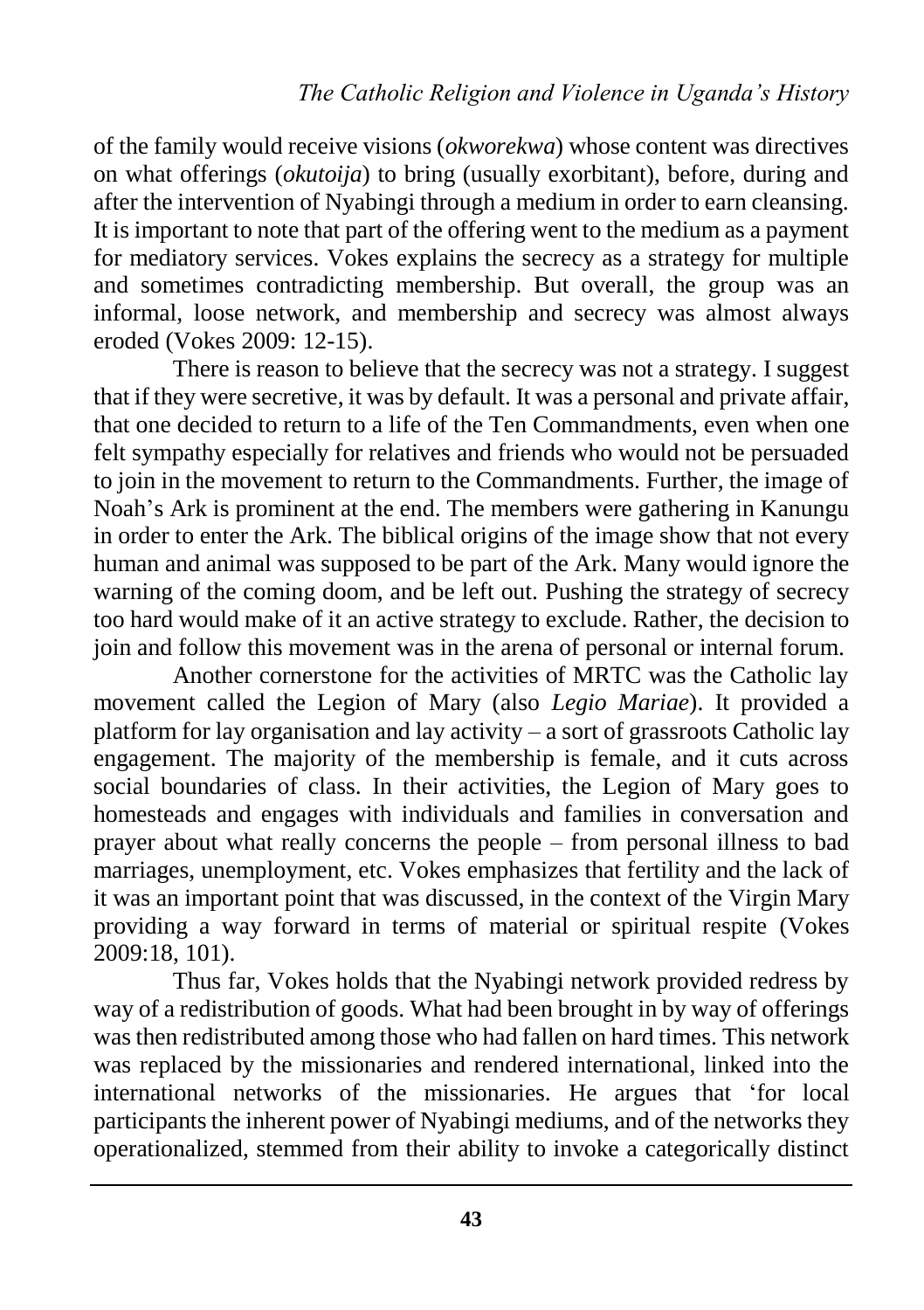'other', located beyond the realm of everyday, quotidian experience' (Vokes 2009:19).

Vokes argues that 'we can understand why the translation of Nyabingi networks into a Catholic idiom should have served to amplify their power, given that, in the process, the key symbol of the local fertility goddess was transformed into something altogether more remote – and therefore potentially more powerful – that of the Catholic Virgin Mary' (Vokes 2009: 20). The problem with this analysis is that when we follow the causal network further, we do not find the expressions of violence wherever the Virgin Mary has been venerated. In other words, this analysis seems to beg the question. The cause for violence is not given full account.

Vokes contends that the new medium, Ceredonia Mwerinde, consciously used the venues, the vocabulary, the devotional and ritual apparatus, of the old Nyabingi network in order to claim a continuity with this latter, which would win her the needed legitimacy and sway over the new and emerging following (Vokes 2009:23, 102, 121-4). But Vokes does not rule out a crucial possibility that Ceredonia was actually replacing and repressing the old network by the very same method. Ceredonia is likely to have been proposing a more Catholic network. This would portray her as less manipulative, and her following less gullible, and yet more committed. In the same one action, they would reject a practice that was scorned by the teaching of the Church, as well as use a language that is familiar. Vokes surmises that the visions of Ceredonia were irresistible in comparison to those of other visionaries, because she made the conscious link between her visions and those of the mediums of the ancient Nyabingi. Yet the same counterargument as above can be forwarded: she used the link, in order to replace and repress the ancient Nyabingi cult. For Vokes, the Roman Catholic priests fell for Ceredonia's visions, precisely because of the link she made between herself and the ancient Nyabingi cult (Vokes 2009:124). But given their formation and experience, it is more likely that they stuck with her because she represented the replacement and suppression of the ancient Nyabingi cult.

And so, Vokes makes a great intellectual effort to draw links between Ceredonia, the Movement, and the ancient cult of Nyabingi. The links he draws are meant to be of a causal nature, over and above a merely precedental or explanatory nature. He portrays Ceredonia as seeking legitimacy and acceptance by the members, by aping the handmaidens or mediums of Nyabingi. She thus depicts herself as a modern day handmaiden of a modern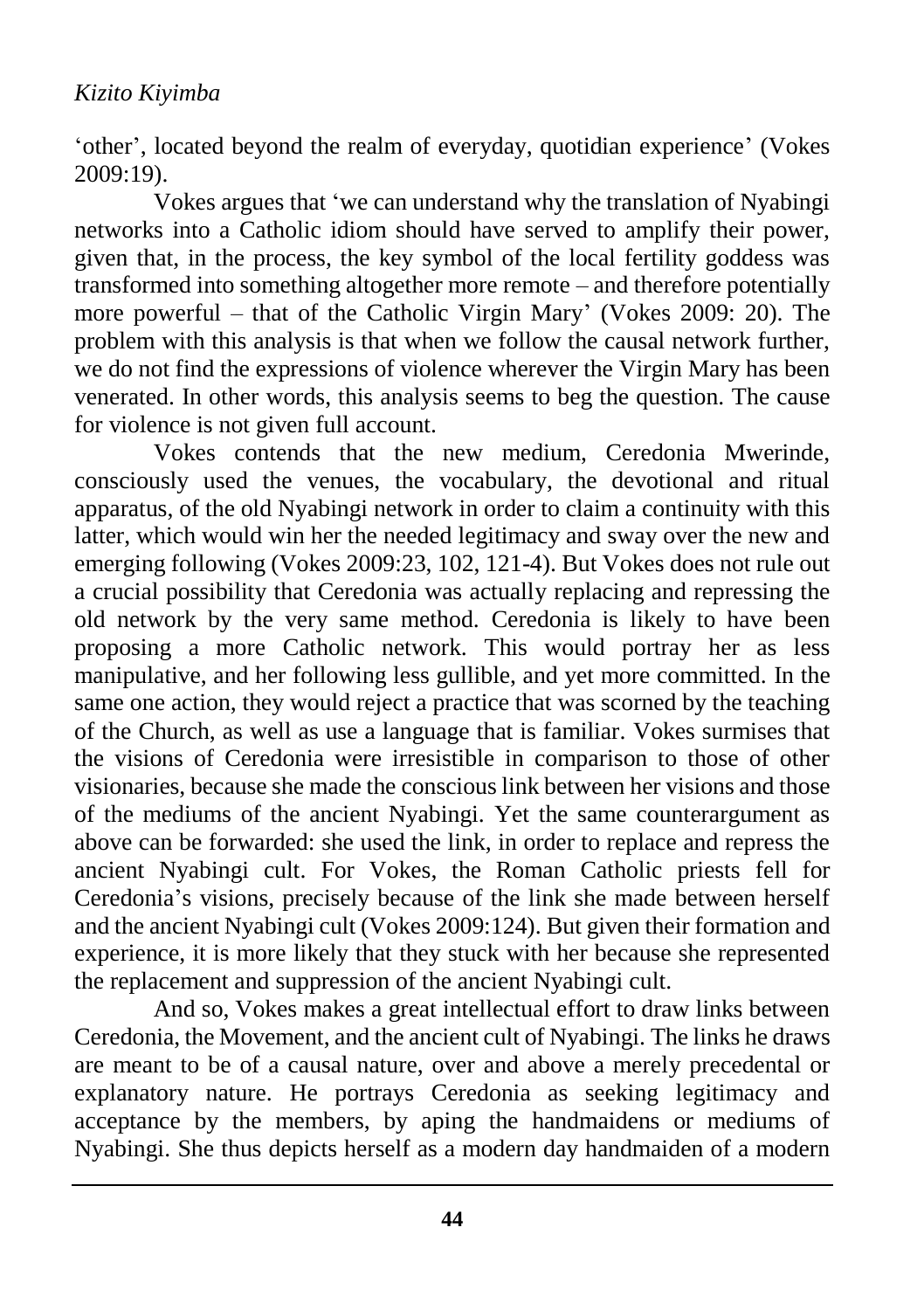day Nyabingi – the Blessed Virgin Mary (Vokes 2009:23). But this epistemic strategy collapses, when one thinks of her target following as committed Christians, who have thus turned their backs on traditional religious practices. Also, Ceredonia was not limited to recruiting members from a following that knew what the ancient Nyabingi cult was about. Her catchment area went beyond those who remembered the cult of Nyabingi. Further, there is the question of the generation gap. Vokes does not make an effort to show that the Nyabingi cult was extant in the time of the rise of the Movement. A more economical explanation is to consider that if there was an imitation of Nyabingi by Ceredonia, it was to borrow an epistemic apparatus that would function. In other words, Ceredonia might have turned to the ancient Nyabingi cult, more for the structure than the content and legitimation. Nyabingi had more of a heuristic role than a causal role.

There is a way in which Vokes tries to fit the whole phenomenon into the category of networks. This might end up being overly materialistic. The materialism does not help to explain the suicidal element that is residual after all the other possibilities have been entertained. At the end, it is still plausible that those who 'helped' poison the majority, themselves perished in the fires. The networks should be understood as going beyond the merely material ends. Further, a problem I have with the grounding of the event in Nyabingi networks as a cause, is that it makes the event very unique and special at the risk of losing its causal value. Vokes has done extensive research and engaged the local population and those affected. But I think he does not have to use all the data he has found. We are left with a situation of overdetermination. One may ask: How can we use this information to predict and pre-empt other such events? I infer from the events a simpler causal network, one that seems to reproduce itself in other such events, and one about which pre-emptive intervention can be organized.

I find a further problem with Vokes' reductionist analysis that brings the causal network to material reasons – wealth redistribution, etc. I think this was only secondary. The spiritual motives must have had a firmer grip on the members. The material analysis would not explain the final day of the MRTC, unless the cause of the death of the numbers is explained in terms of a murder. Rather, the spiritual reason would be a better explanation, even of the apparent non-mass suicide that is likely to have taken place. Most of the victims had died of poison, and those who remained might have committed suicide, out of millennial/religious conviction.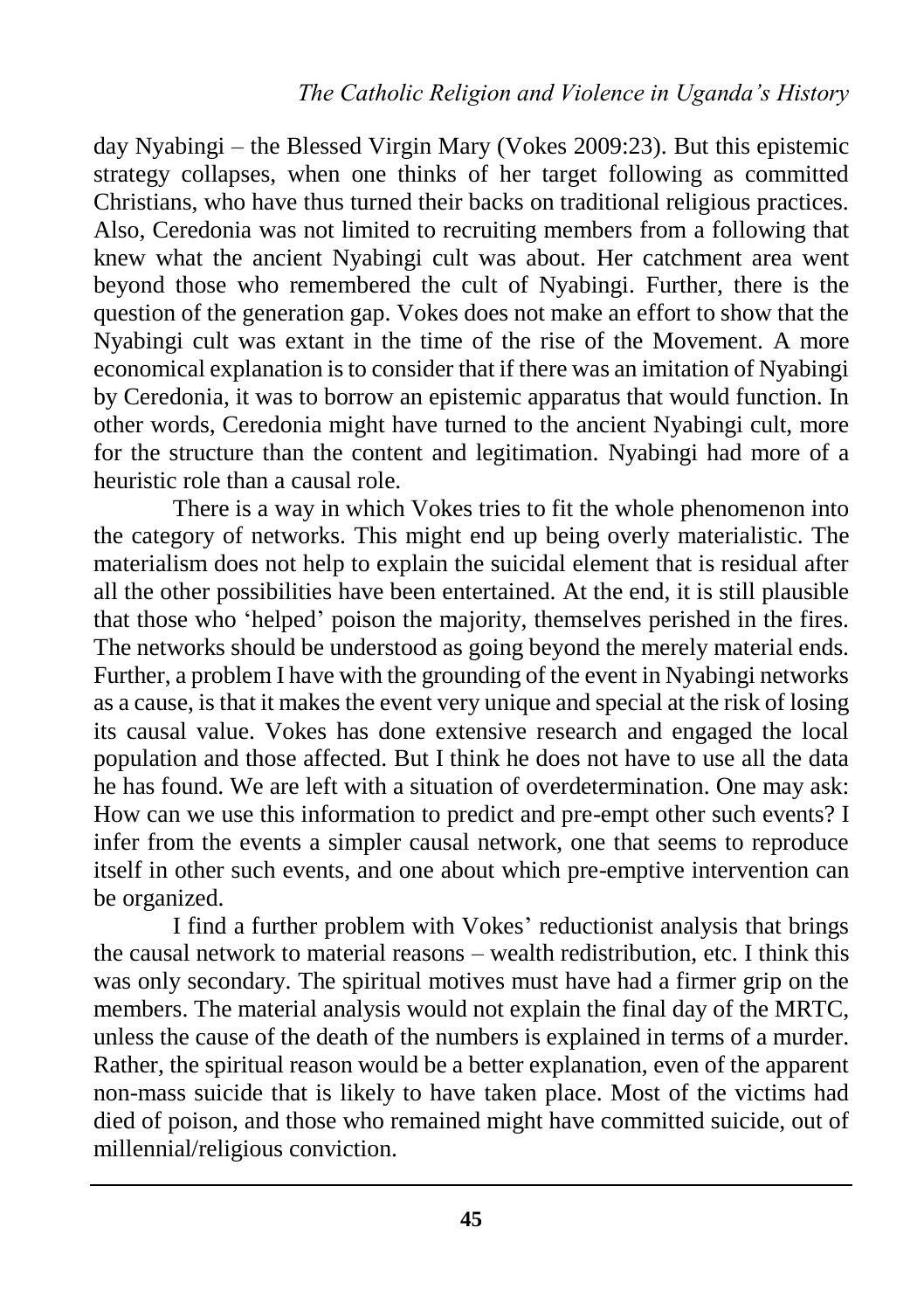Also, Vokes ought not to make too much of infertility, polygamy, etc. These were the pastoral problems that Christians dealt with on a daily basis. So, if people were seeking to make Christianity relevant to the life of people, these questions would have to be addressed. The Ten Commandments had to have a bearing on these common social happenings. A spiritual approach to addressing the HIV/AIDS problem was very much to be expected – no strategy was left behind in addressing the problem.

I note that according to Vokes, the movement did not start out as a millenarian movement. And for most of its existence, in the accounts of visions and in its doctrine, millenarianism was not a central cord (Vokes 2009:166). But the movement did pick up on millenarianism, in an accelerated fashion, from around 1991. This was about the time the Roman Catholic priests joined. And the emphasis was on an imminent biblical apocalyptic end of the world. The message was very concrete about the catastrophes that would take place, and the pain and turmoil that would engulf the world. This was a shift from a generic Final Judgment. Events were being described in great and gory detail (Vokes 2009:168-170). The movement was perhaps confirmed in their enhanced apocalyptic doctrine by the Marian leaflets that came from Marian movements around the world (USA, Australia, etc.) sharing the content of Marian visions. These leaflets, too, emphasized the urgency of a life lived according to the Ten Commandments, and the imminent punishment that would befall the world, and especially those who faltered. The movement's book, *A Timely Message*, begins to point at a specific period around the year 2000 as the likely time for the apocalypse. There would be no year 2001, as that would be the New Year number one (Vokes 2009:179).

For Vokes, the people who went over to the movement came from a violent experience of bereavement, infidelity or terminal illness in the person or family. They came from a violent context. The key visionary who delivered commands from the Virgin Mary, Ceredonia, often came to the scene in violent mode – screaming orders, falling over, etc. There was neither compromise nor discussion about the orders she breathed. Anyone who strayed from, or disobeyed the orders was dealt with violently. The day of apocalypse when it would dawn, would be a day of violence, causing death and destruction to the environment (Vokes 2009: 195-199).

Resorting to Actor Network Theory (ANT), Vokes argues that nonhuman factors might have intervened to cause the final collapse of the MRTC. Such non-human agents include animals, climate, food, etc. (Vokes 2009:26).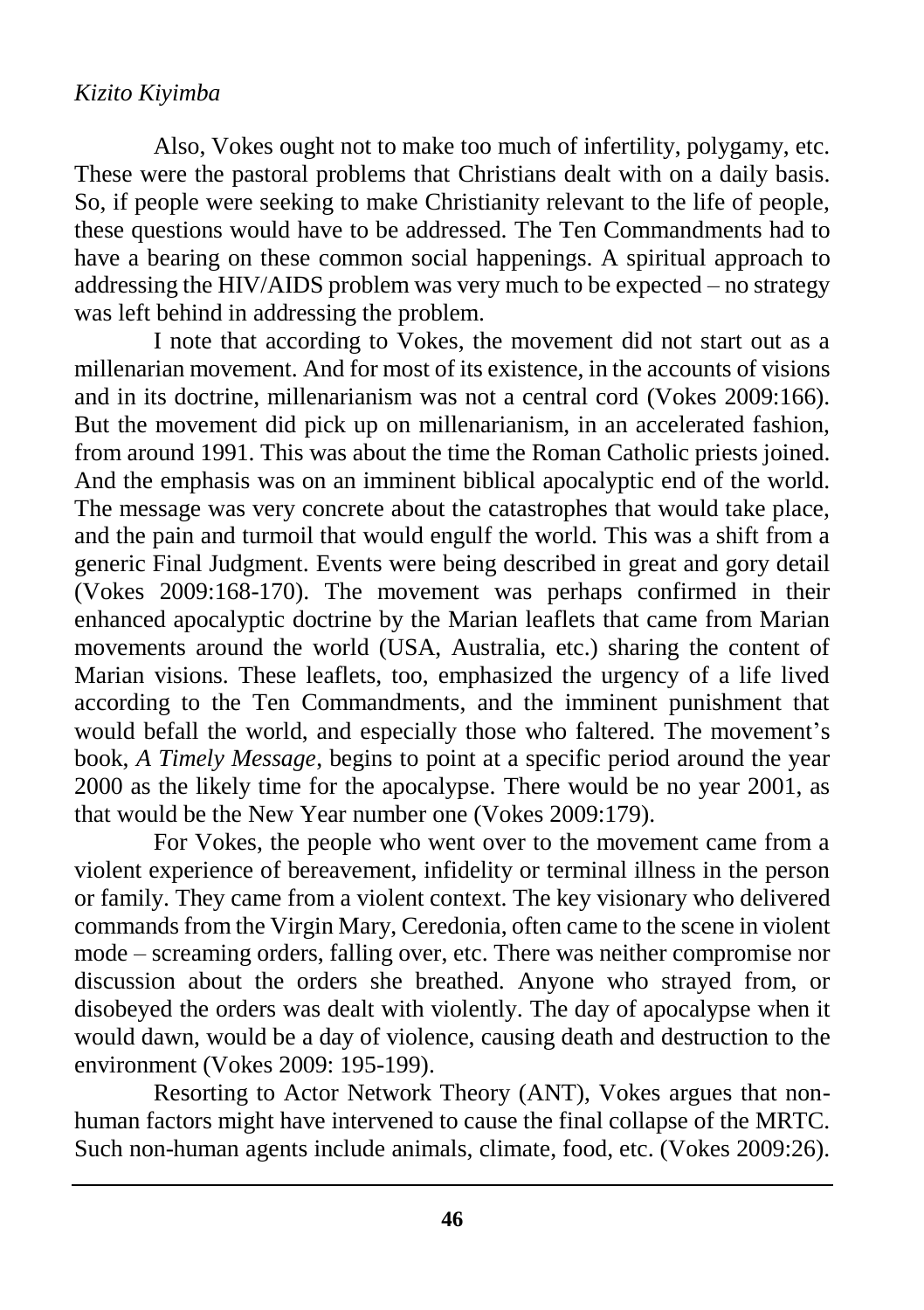In light of this, and perhaps as an explanation of the presence of exhumed bodies at various residences of the movement, the southwest of Uganda suffered an outbreak of malaria, brought about as a side effect of the *el Nino*, that would have claimed scores of lives in the crowded dormitories in which the members lived. Bodies were then transported under cover of night to be buried at chosen sites (Vokes 2009:200). Given that many of the members could have been HIV/AIDS affected or infected, with depressed immunity, the death toll could be imaginably high. Following the *el Nino* was a period of drought, which saw a drop in food production. Many members of the movement were going hungry and were emaciated. They could have been enabled to bear the pain of hunger in a context of religious fasting for the sins of the world (Vokes 2009:204-205).

In the findings of the Uganda Human Rights Commission, there was evidence at the sites of mass graves, of possible poisoning. The remains of bonfires were a frequent sight, and in these remains were small bottles of the same size which could have contained poison. The two causes of death in numbers are not mutually exclusive. Also, the possibility of suicide is not ruled out, given the millenarian character of the group. Those who were left behind would see the days of darkness and turmoil.

And so, most likely, on the fateful day, Friday 17 March, the members of the group, together with some friends they had invited, gathered at the movement headquarters in Kanungu. The event was supposed to be a final vision of the Virgin Mary, and a feast. In the dining hall, they were served a big meal. The windows of the dining hall had been boarded up from outside. A fire was then either kindled or broke out. The bodies of the victims of the fire were mainly in one heap towards one end of the burnt out building, without signs of trying to escape, nor a pugilistic stance that comes with death by fire. The people were most probably dead by the time the fire broke out (Vokes 2009:207-209). I argue that the people might have been very close to death, in the case of a mass suicide or a mixture of both suicide and murder. Vokes argues that in the case of mass murder, a small core of murderers might have practiced their mission on other victims at various compounds in order to make sure it would be effective on the final day (Vokes 2009:213).

Vokes is probably right in pointing out that an aggravating or precipitating circumstance is the HIV/AIDS epidemic that hit the southwest of Uganda very hard. According to Vokes, this epidemic hit right at the social nerve for which people in the past had turned to the Nyabingi network –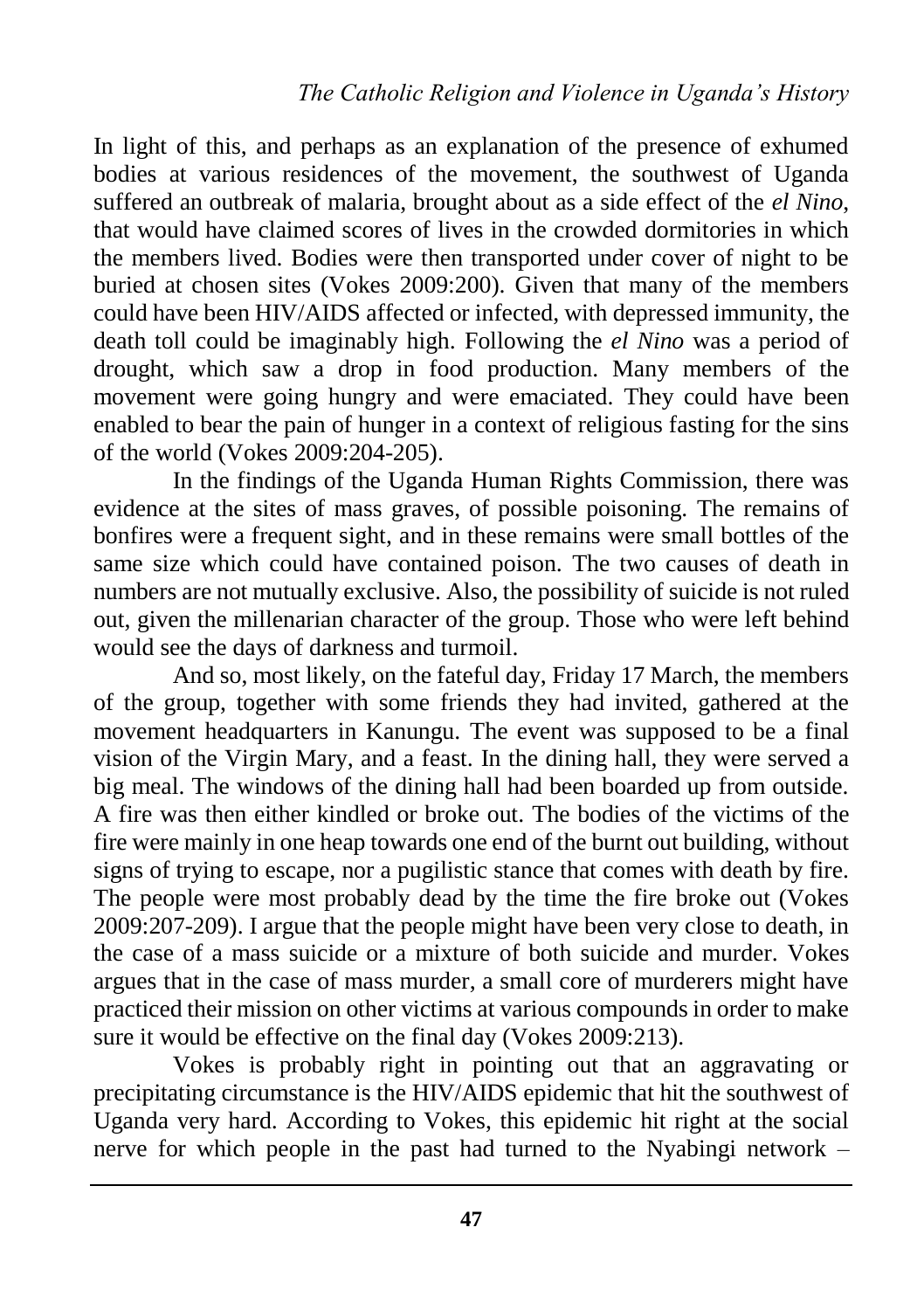fertility. Not only were families losing a bread winner or both breadwinners, the redistribution of property was being affected (Vokes 2009:21). I agree in part with this line of argument: the AIDS epidemic rendered so many powerless and destitute. But on a closer look, Kanungu, which was the main operational area for the MRTC, was not the worst hit by the epidemic. Rakai district, which was the epicentre of the HIV/AIDS epidemic, is a district away. Vokes' analysis leaves something unexplained. The people are faced with a desperate situation. And the Nyabingi network could have provided the necessary safety net, where people could count on some redress. In the view of Vokes, with the number of Catholic missionaries going down, and the international link that brought in material help all but severed, people resorted to a network that was outside the Church – an independent church like the MRTC. A problem arises about this analysis that it points at the material redress that people hoped to get from the MRTC: the entrance fees, Vokes points out, were exorbitant. It defeats the purpose to spend even the little that they had left in order to be part of the group. A more compelling reason to join would be a spiritual reason. But the resort to violence is still unexplained.

I contend that the MRTC did not really become a sect or an African Independent Church (AIC), as Vokes portrays it (Vokes 2009:101). Looked at from the inside, it remained at the periphery of the Church, within the Church – in the minds of the regular members. They considered that they were the minority that was doing the right thing, being truly Catholic. At most, they were parasitic to the existent Catholic network. The alternative would be to give too much organizational power to the leadership (even though some of the leaders had exercised such leadership *within* the Catholic Church, prior to their being condemned and ostracised). In fact, the members continued to visit parishes in order to recruit new members. They also attended Catholic ceremonies, whenever they went back home from the headquarters (Bagumisiriza 2005:105-110).

### **Conclusion**

What role, then, has religion played and is it likely to play in the perpetration of violence in Uganda? I induce from the treatment of these four cases, that the role played by religion in violence has been centrally explanatory/justificatory, rather than causal. On examining the epistemic processes in the perpetrators I have found that the perpetrators have usually been individuals, making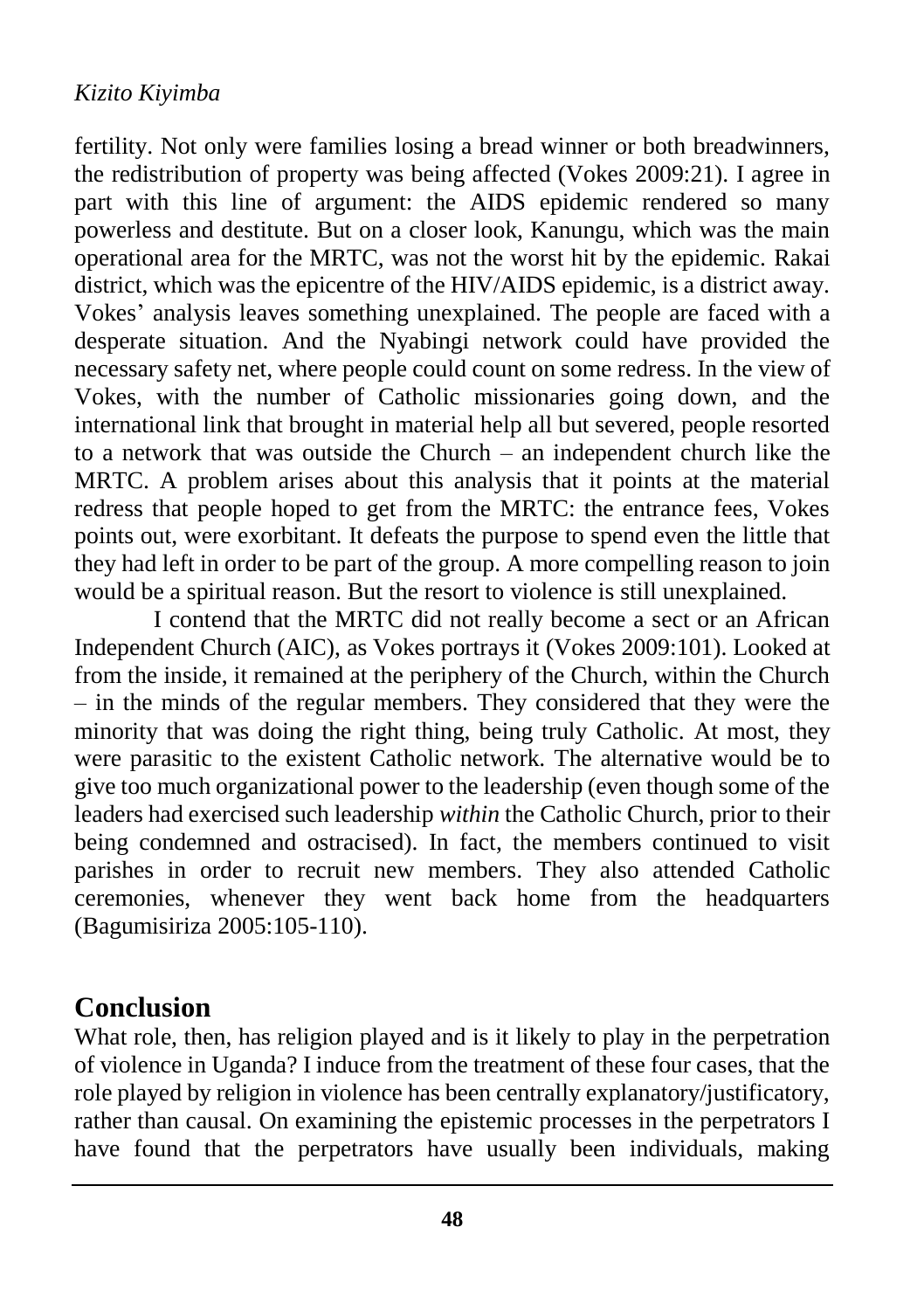personal decisions, rather than whole sections of society acting *en masse*. These individuals, in as far as they were perpetrators of violence, have been endowed with outstanding leadership qualities, e.g. very strong characters at best and strong egos and intransigent or hardened views at worst. The strong characters might in turn stem from past inadequacies that need to be compensated for or definitively revoked, or they could be built upon past success that has been interpreted in a realistic manner to be an indicator of being right, or having access to the truth. In either case, the individuals have held an overweening sway on the minds, hearts or wills of their adherents/victims. And when these individuals are victims of violence, they have been involved in a personal decision based on deep conviction about a better life or salvation. In a second moment, the adherent/victims, in turn, have usually been masses, or whole sections of the population, acting in mutual encouragement or in uniformity. These adherent/victims have either willingly or piously surrendered their critical faculties and then their lives, either imbued by a belief, or overwhelmed by a crisis and by their perceived role (and guilt for) the crisis. In the particular case of Uganda, as I remarked at the beginning, all this has happened in a context of a high precedence of both religion and a high incidence of violence of other forms (political, economic, ethnic, etc.).

The consistent justification/explanation for both kinds of individuals, rather than the obvious *cause* of such an epistemic attitude, has been a claim to a divine mind or divinely given authority. The divine has been portrayed or received by both perpetrators and adherent/victims as having an influence that spans present life, into an afterlife. And where the victims/adherents have been contra to the views of the perpetrators, the victims have been willing to lose their lives, rather than succumb to the will of the perpetrators. Added to this context, there has been a situation of the capitulation of political structures and marked political negligence. The Catholic space in Uganda has brought all these factors together, right from the moment of evangelization, to present expressions of the lived faith. But I contend that the situation is not unique to Uganda, and in fact it is repeatable.

### **References**

Alexander, J.C. 1987. *Twenty Lectures: Sociological Theory since World War II*. New York: Columbia University Press.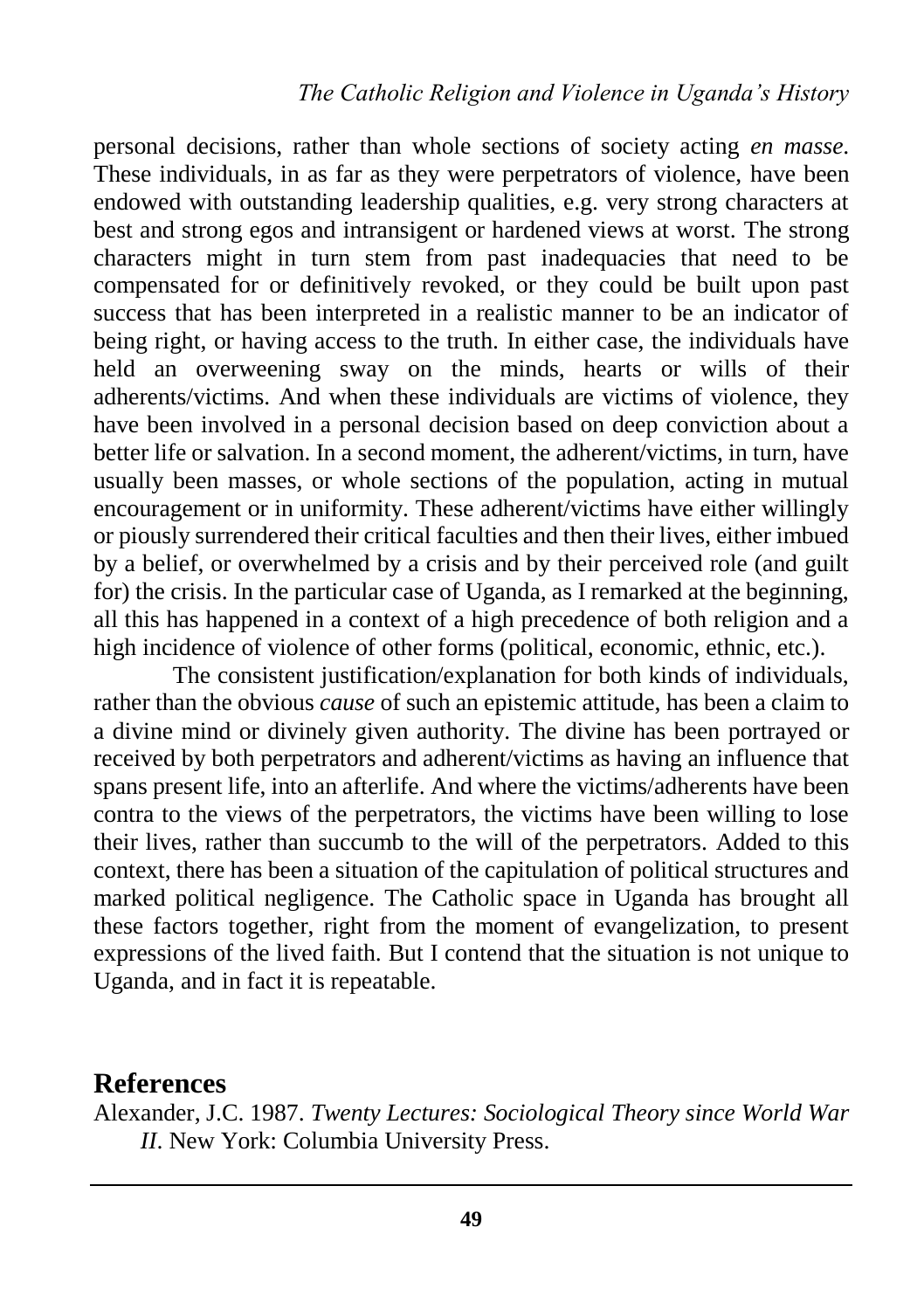- Amony, E. 2015. *I Am Evelyn Amony: Reclaiming My Life from the Lord's Resistance Army*. Madison: University of Wisconsin Press.
- Appleby, R. Scott 2000. *The Ambivalence of the Sacred: Religion, Violence and Reconciliation*. Lanham: Rowman & Littlefield Publishers.
- Bagumisiriza, N. [2005] 2016. *The Kanungu Tragedy: Details of Related Discoveries about the Movement for the Restoration of the Ten Commandments of God*. Kampala: Fountain Publishers.
- Behrend, H. & U. Luig 1999. *Spirit Possession: Modernity and Power in Africa*. Kampala: Fountain Publishers.
- Behrend, H. 1999. *Alice Lakwena & the Holy Spirits: War in Northern Uganda – 1986-1997.* Kampala: Fountain Publishers.
- Brett, A.E. 1995. Neutralising the Use of Force in Uganda: The Role of the Military in Politics. *The Journal of Modern African Studies* 33,1: 130-134.
- Cavanaugh, W.T. 2009. *The Myth of Religious Violence: Secular Ideology and the Roots of Modern Conflict*. Oxford: Oxford University Press.
- Doom, R. & K. Vlassenroot 1999. Kony's Message: A New Koine? The Lord's Resistance Army in Northern Uganda. *African Affairs* 98 (390): 5-36.
- Faupel, J.F. 1965. *African Holocaust: The Story of the Uganda Martyrs*. London: Geoffrey Chapman.
- Girard, R. 1977. *Violence and the Sacred*. Gregory, P. (trans.). Baltimore: Johns Hopkins University Press.
- Green, M. 2008. *The Wizard of the Nile: The Hunt for Africa's most Wanted*. London: Portobello Books.
- Hall, J.R. 1999. *Cultures of Inquiry: From Epistemology to Discourse in Sociohistorical Research*. Cambridge: Cambridge University Press.
- Hall, J.R. 2000. Religion and Violence from a Sociological Perspective. In Juergensmeyer, M., M. Kitts & M. Jerryson (eds.): *The Oxford Handbook of Religion and Violence*. Oxford: Oxford University Press.
- Harré, R. [1979] 1993. *Social Being*. Oxford: Blackwell.
- Jackman, M.R. 2001. License to Kill: Violence and Legitimacy in Expropriative Social Relations. In Jost, J.T. & B. Major (eds.): *The Psychology of Legitimacy: Emerging Perspectives on Ideology, Justice, and Intergroup Relations*. New York: Cambridge University Press.
- Juergensmeyer, M., *et al.* 2013. *The Oxford Handbook of Religion and Violence*. Oxford: Oxford University Press.
- Kasozi, A.B.K. 1994. *The Social Origins of Violence in Uganda, 1964-1985*. Montreal & Kingston: McGill-Queen's University Press.